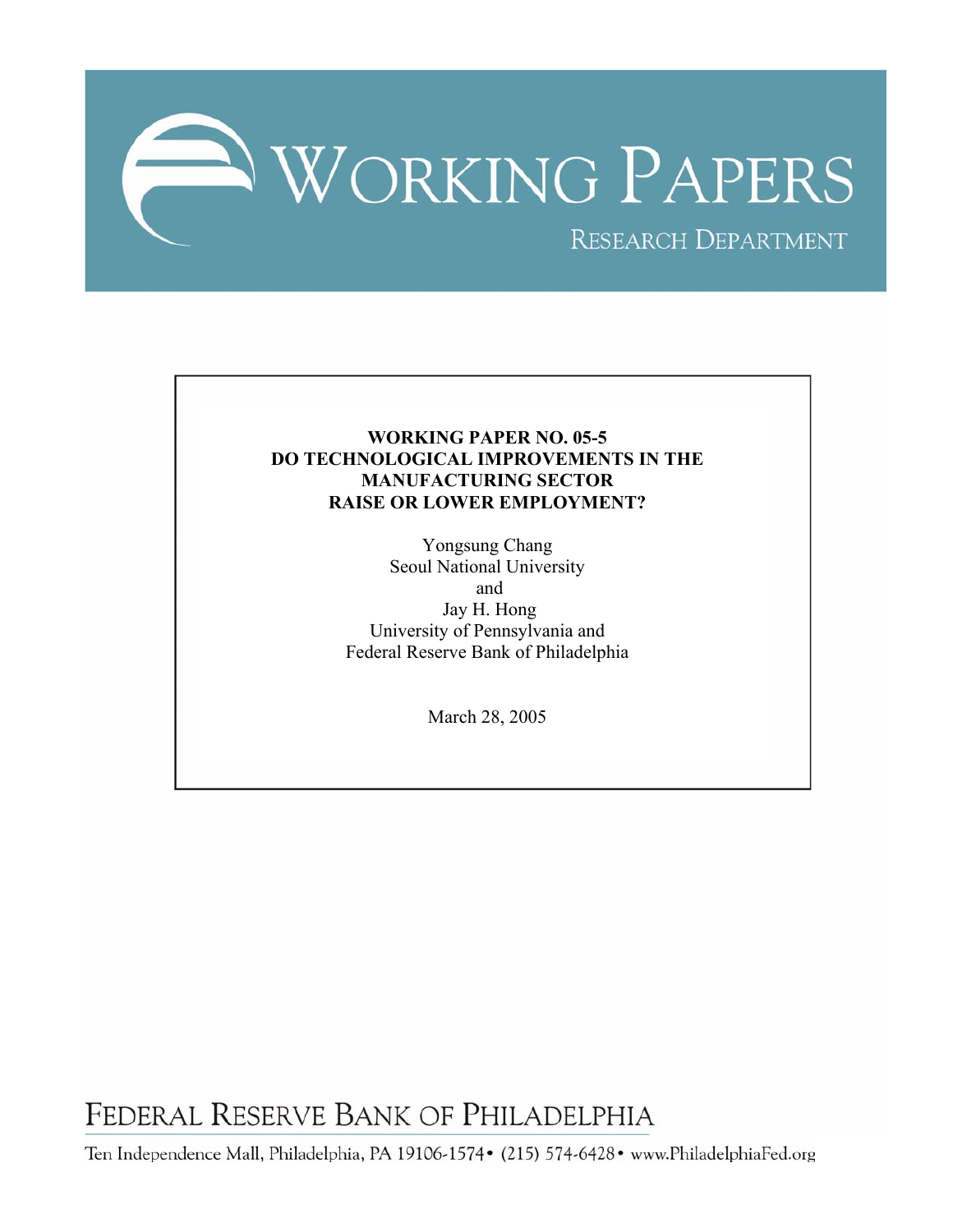# Do Technological Improvements in the Manufacturing Sector Raise or Lower Employment?

by Yongsung Chang and Jay H. Hong<sup>∗</sup>

March 28, 2005

# Abstract

We find that technology's effect on employment varies greatly across manufacturing industries. Some industries exhibit a temporary reduction in employment in response to a permanent increase in TFP, whereas far more industries exhibit an employment increase in response to a permanent TFP shock. This raises serious questions about existing work that finds that a labor productivity shock has a strong negative effect on employment. There are tantalizing and interesting differences between TFP and labor productivity. We argue that TFP is a more natural measure of technology because labor productivity reflects shifts in the input mix as well as in technology.

Keywords: Technology Shocks, Hours Fluctuations, Sticky Prices

JEL Classifications: E24, E32

<sup>∗</sup>Chang: School of Economics, Seoul National University, Seoul 151-742, Korea, and Federal Reserve Bank of Richmond (e-mail: yohg@snu.ac.kr); Hong: Department of Economics, University of Pennsylvania, 3718 Locust Walk, Philadelphia, PA 19104, and Federal Reserve Bank of Philadelphia (e-mail: jayhwa@econ.upenn.edu). We thank Mark Bils for providing us monthly price-change frequency data used in Bils and Klenow (2004) as well as his comments. We thank Susanto Basu, Larry Christiano, Martin Eichenbaum, Jordi Galí, John Shea, and two anonymous referees for helpful comments. The views expressed herein are the authors' and do not necessarily reflect those of the Federal Reserve Bank of Richmond, the Federal Reserve Bank of Philadelphia, or the Federal Reserve System.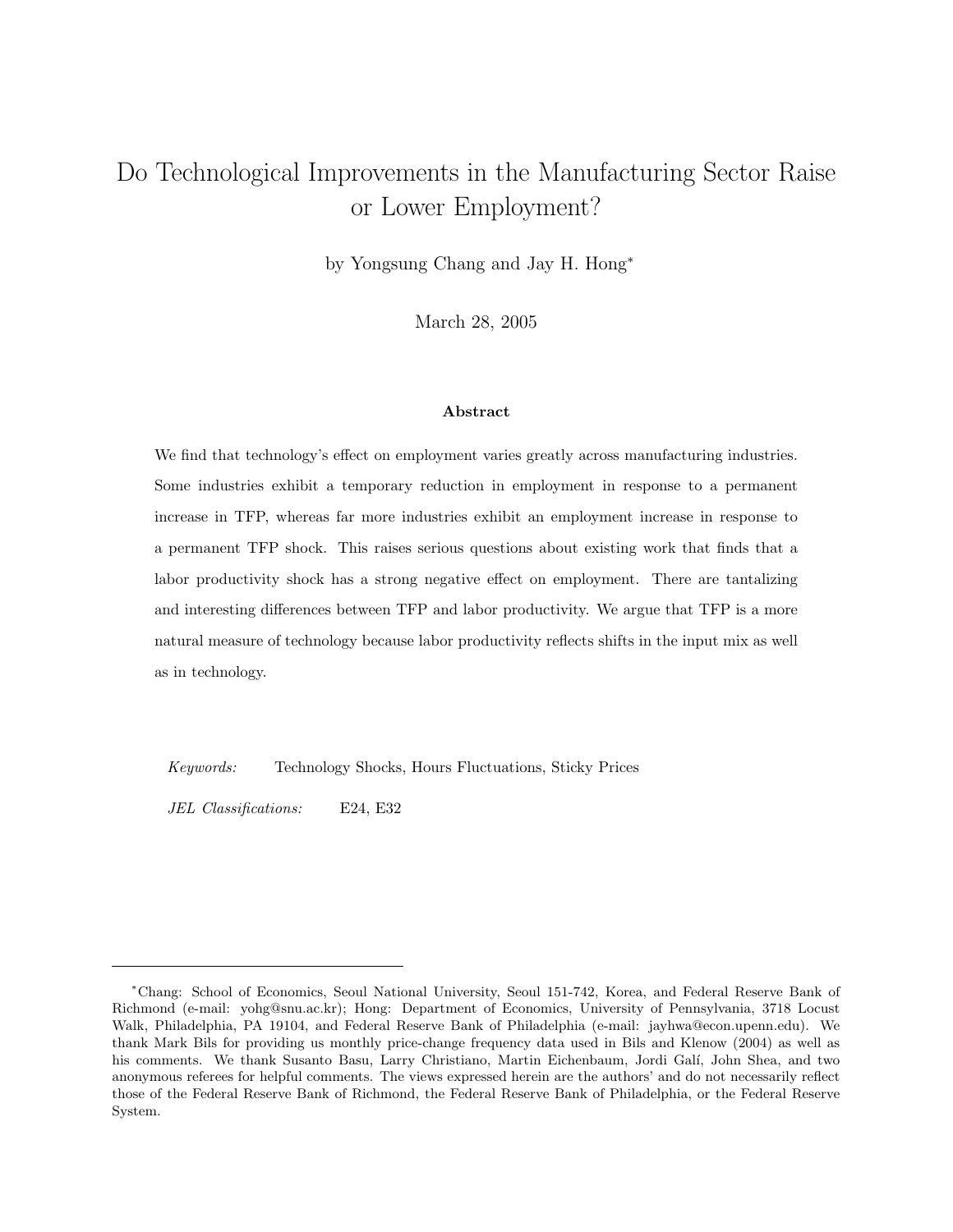# I. Introduction

Despite controversies concerning the quantitative importance of technology as a source of business cycles, thchnology's effect on employment is conventionally viewed as expansionary. Recently, a number of studies—Jordi Galí (1999), Michael Kiley (1998), Neville Francis and Valerie Ramey (2002), and Susanto Basu, John Fernald and Miles Kimball (2005)—have reported that favorable technology shocks may reduce total hours worked in the short run. This is an important finding because, if it is confirmed, the fluctuation induced by technological progress may violate a simple fact of the business cycle: output and employment strongly co-move, which has been documented at least since the work of Arthur Burns and Wesley Mitchell  $(1946).<sup>1</sup>$ 

In this article, we ask whether technological improvement of an industry—identified by the permanent components of industry's total factor productivity (TFP)—raises or lowers employment in U.S. manufacturing. According to our VAR analysis of 458 4-digit manufacturing industries for the period 1958–1996, the effect of technology on employment varies vastly across industries. While some industries exhibit a temporary reduction in employment in response to a permanent increase in TFP, there are far more industries in which both employment and hours per worker increase in the short run. Among 458 4-digit industries, 133 industries exhibit a statistically significant increase of hours in response to a favorable technology shock, whereas only 25 industries exhibit a significant decrease in hours in the short run.

Our results contrast with Kiley's; he found a strong negative correlation between the permanent component of labor productivity and employment in most 2-digit manufacturing industries. We do not see these findings necessarily conflicting because we identify technology from permanent components of TFP, while Kiley identifies it from those of labor productivity. We argue that TFP

<sup>&</sup>lt;sup>1</sup>In Galí (1999), Kiley (1998), and Francis & Ramey (2002), a technology shock is identified by a stochastic trend of labor productivity from a structural VAR. Basu et al. construct a measure of technology change from production functions, controlling for increasing returns to scale, utilization, and aggregation effects. In contrast, John Shea (1998), distinctive for his use of a direct measure of technology, finds that an increase in the orthogonal components of R&D and patents tends to increase input use, especially labor, in the short run, but reduces inputs in the long run.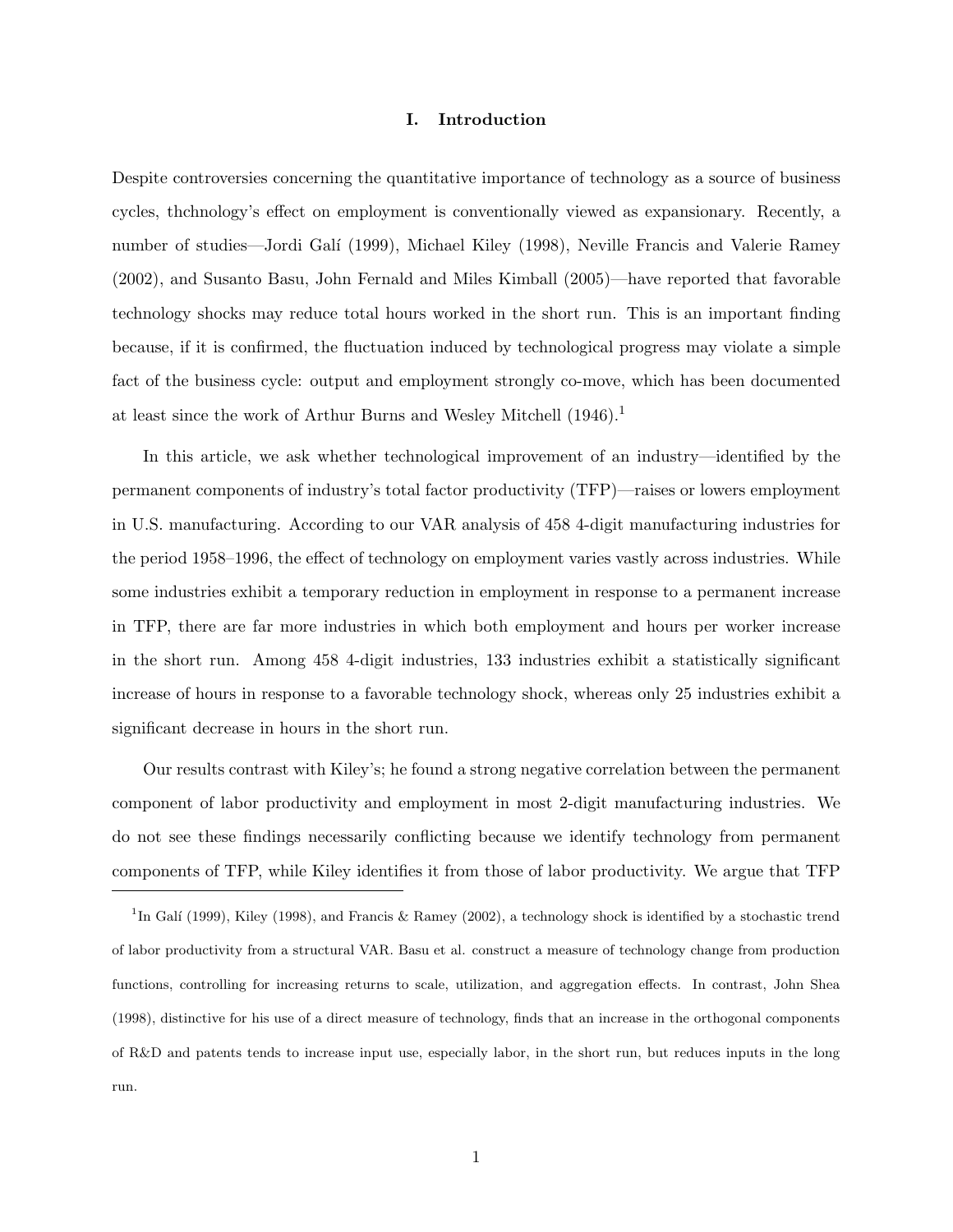is a more natural measure of technology because labor productivity reflects changes in input mix as well as improved efficiency. Disturbances affecting material-labor or capital-labor ratios (e.g., relative input price changes or sectoral reallocation of labor) generate a negative correlation between labor productivity and hours along the downward sloping marginal product of labor, whereas such changes alone do not affect the TFP. We show that significant shifts in input mix have occurred in manufacturing and that permanent shocks to input mix are indeed associated with the short-run reduction of hours.

The contractionary effect of technology is often interpreted in favor of the model with sticky prices (e.g., Galí  $(1999)$ ). We ask whether the variation across industries in the impact of technology on employment can be accounted for by the stickiness of industry-output prices using the recent micro data on average duration of product prices in Mark Bils and Peter Klenow (2004). For 87 manufacturing industries, we do not find a strong correlation between the industry's employment response and the average duration of industry-output prices.

Our findings are potentially important because  $(i)$  they undercut a growing strand of literature that uses the short-run impact of technology on employment as evidence against the models with flexible prices, because  $(ii)$  TFP, rather than labor productivity, is the natural measure of technology, and because *(iii)* TFP and labor productivity behave quite differently at the sectoral level—in particular, shocks that affect labor productivity in the long run do not necessarily involve changes in TFP.

The paper is organized as follows. In Section II, we briefly describe our empirical method, including the VAR and data, and report the estimates on technology's effect on employment. In Section III, we analyze the difference between the trends in TFP and labor productivity by computing the contribution of input deepening in labor productivity. Section IV provides caveats to our analysis. Section V is the conclusion.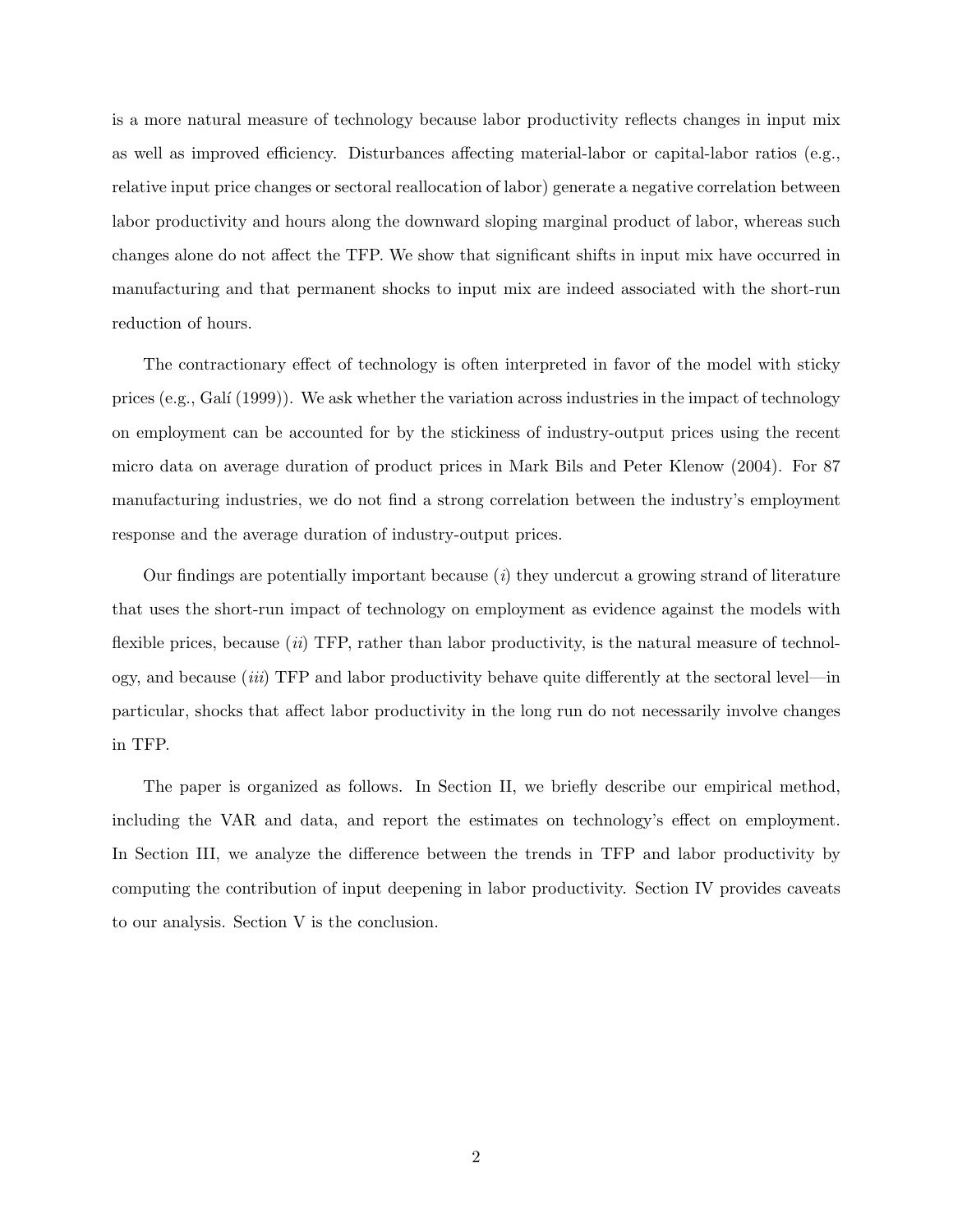# II. Evidence from Industry TFP and Hours

#### A. Data

We derive our industry data from the NBER-CES Manufacturing Industry Database by Eric Bartelsman, Randy Becker and Wayne Gray (2000), which includes data for 458 4-digit manufacturing industries for 1958–1996 and largely reflects information in the Annual Survey of Manufactures(ASM).<sup>2</sup> The TFP growth contained in the database is based on measuring separate factor inputs for non-energy materials, energy, labor, and capital. For TFP higher than the 4-digit level, we aggregate 4-digit TFP growth weighted by the industry's revenue. For hours worked, we use total hours employed in the industry, measured by the sum of hours of production and non-production workers. There are no data on workweeks for non-production workers. We follow the database's convention of setting the workweek for non-production workers equal to 40. We obtain a similar result when we assume that hours of non-production workers are perfectly correlated with those of production workers. The database includes only the wage and salary costs of labor. In calculating the industry labor share, we magnify wages and salary payments to reflect the importance of fringe payments and employer FICA payments in its corresponding 2-digit manufacturing industry. The ratio of these other labor payments to wages and salaries in 2-digit industries, in turn, is based on information in the National Income and Product Accounts. Industry output reflects the value of shipments divided by the price deflator of industry output. Material expenditure includes expenditure on energy as well as on non-energy materials. Capital's share is calculated as a residual from labor and material's share following the database's convention. This measurement of TFP is correct under the assumptions of perfect competition and constant returns to scale. According to Susanto Basu and John Fernald (1997), Craig Burnside, Martin Eichenbaum and Sérgio Rebelo and (1995), these assumptions are reasonable descriptions of U.S. manufacturing.

<sup>2</sup>We exclude the "Asbestos Product" industry (SIC 3292) because this time series ended in 1993.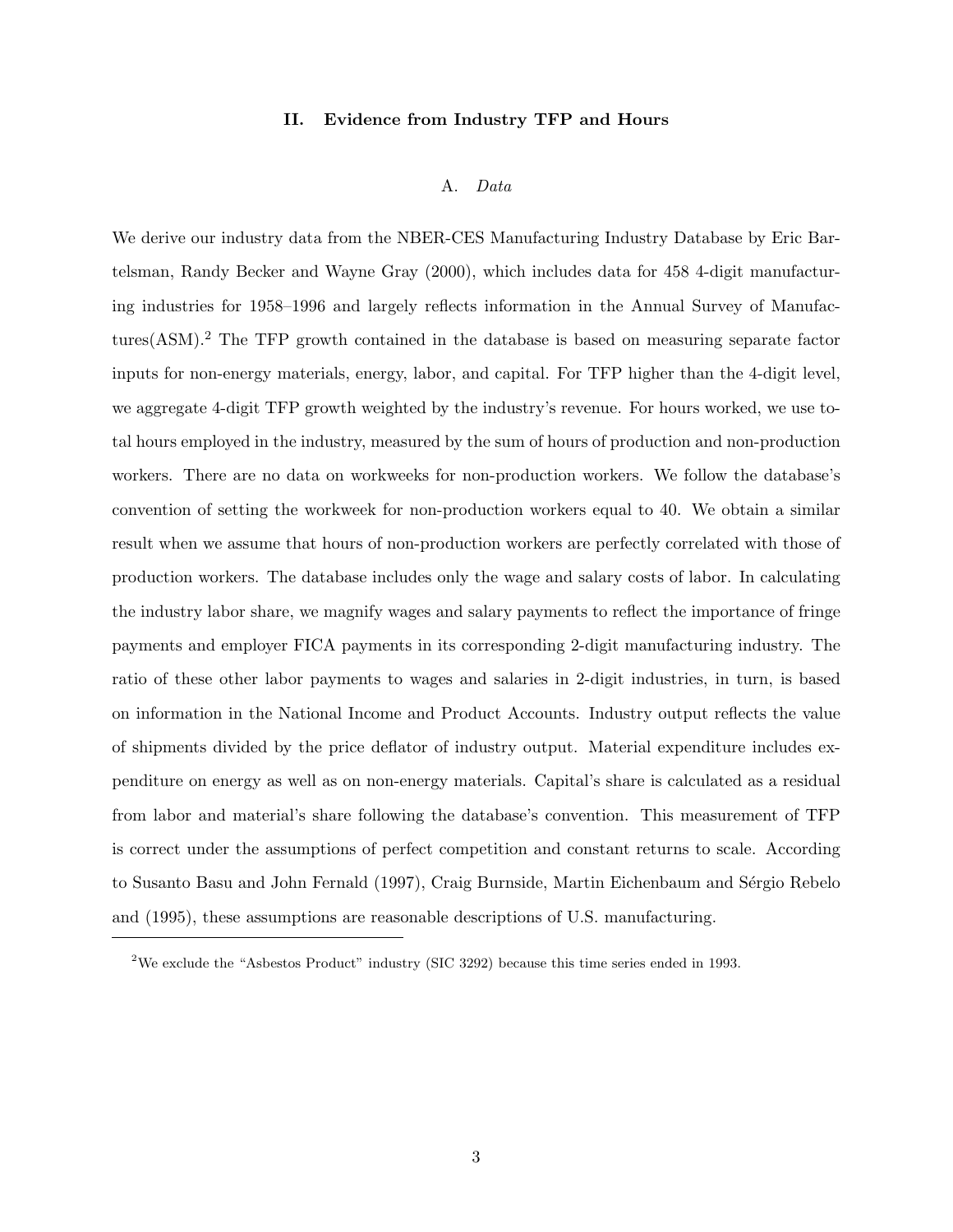### B. Identifying Technology Shocks

Technology shocks are identified by the structural VAR of industry TFP and total hours worked. Fluctuations in industry TFP and hours worked are driven by two fundamental disturbances technology and non-technology shocks—which are orthogonal to each other. Only technology shocks can have a permanent effect on the level of industry productivity. Both technology and nontechnology shocks can have a permanent effect on industry hours. We do not attempt to provide an interpretation of non-technology shocks, which can be either aggregate (e.g., monetary shocks) or sectoral (e.g., reallocation shocks).

Let vector  $\Delta x_t$  be  $[\Delta z_t, \Delta l_t]'$ , where  $\Delta z_t$  and  $\Delta l_t$  denote TFP growth and labor-hours growth, respectively. Let  $\epsilon_t$  be the vector of two shocks  $[\epsilon_t^z, \epsilon_t^l]'$ , where  $\epsilon_t^z$  and  $\epsilon_t^l$  denote the technology and non-technology shocks, respectively. In our data, both TFP and hours are integrated of order one. Thus,  $\Delta x_t$  can be expressed as a (possibly infinite) distributed lag of both types of shocks:<sup>3</sup>

$$
\Delta x_t = C(L)\epsilon_t = \sum_{j=0}^{\infty} C_j \epsilon_{t-j}
$$
  
with  $E[\epsilon_t \epsilon'_t] = I$ , and  $E[\epsilon_t \epsilon'_s] = 0, t \neq s$ . (1)

Our identifying restriction corresponds to  $C^{12}(1) = \sum_{j=0}^{\infty} C_j^{12} = 0$ . The MA representation is

$$
\Delta x_t = A(L)e_t = \sum_{j=0}^{\infty} A_j e_{t-j}
$$
  
\nwith 
$$
A_0 = I, E[e_t e'_t] = \Omega, E[e_t e'_s] = 0, t \neq s,
$$
\n(2)

where  $\Omega = C_0 C'_0$ ,  $e_t = C_0 \epsilon_t$ , and  $C_j = A_j C_0$ . The MA representation  $A(L)$  is obtained from the VAR of

$$
\Delta x_t = B(L)\Delta x_{t-1} + e_t = \sum_{j=1}^p B_j \Delta x_{t-j} + e_t.
$$
\n(3)

We estimate the VAR  $(3)$  using data aggregated to 2-, and 3-digit levels, aggregating from 4-digit data as described above. We also estimate pooled specifications on disaggregated data, restricting some coefficients to be identical across sub-industries. The pooled data provide more observations:

$$
\Delta x^i_t=B(L)\Delta x^i_{t-1}+e^i_t, \text{ for } i=1,...,N,
$$

<sup>3</sup>The constant terms are suppressed here for expositional convenience.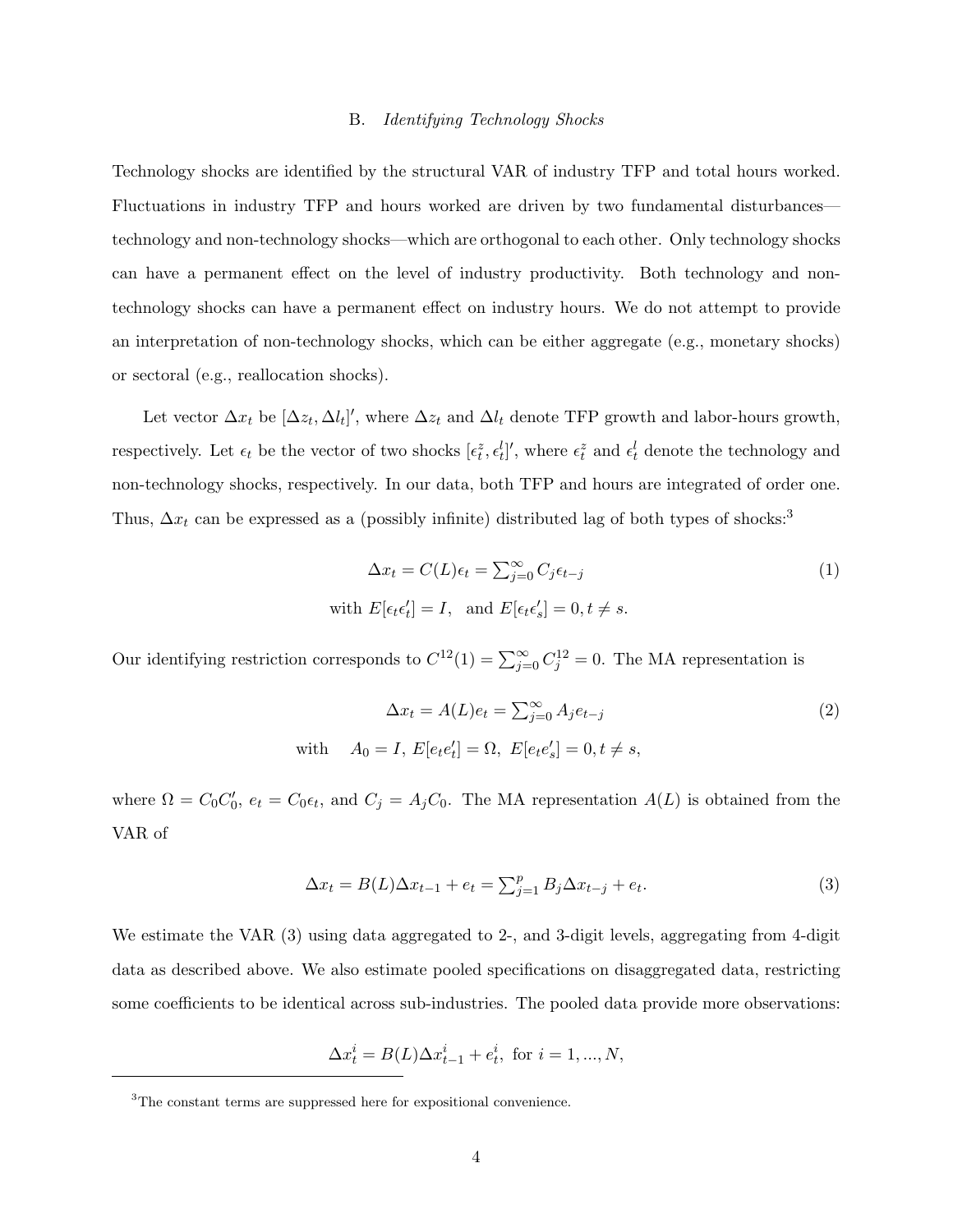where N is the number of sub-industries. We assume that  $B(L)$  and  $\Omega$  are the same across the sub-industries but allow for different average growth rates in TFP and hours (constant terms in the VAR) across sub-industries.<sup>4</sup> Most of our discussions are based on aggregated data unless otherwise specified. All VARs have a lag of one year.<sup>5</sup> The standard errors are computed by bootstrapping 500 draws.

Lawrence Christiano, Martin Eichenbaum and Robert Vigfusson (2004) show that whether hours are treated as stationary in levels or in first differences is important for the response of hours to technology in a structural VAR. The issue of stationarity of hours worked remains controversial (e.g., Matthew Shapiro and Mark Watson (1988)), and the stationarity is often motivated by the so-called balanced growth path at the aggregate level. At the industry level, however, a permanent change in productivity may well imply a long-run change in hours worked through sectoral reallocation of labor, and hours are, in fact, non-stationary in most industries. For example, at a 10 percent significance level, we can reject the null hypothesis of unit root for only one out of 20 industries. Thus, hours enter as first differences in our analysis of sectoral VARs.

# C. Results from an Industry VAR

Figure 1 displays the impulse responses of TFP and hours for the aggregate manufacturing industry. In response to a one-standard-deviation technology shock (which eventually increases the manufacturing TFP 1 percent), hours worked increase 0.35 percent at impact. Hours worked continue to rise for two years, until it reaches the new steady state, 1.3 percent higher than before. In response to a non-technology shock, TFP increases 0.7 percent initially—which indicates pro-cyclical factor utilization—and returns to the previous level over time. Hours worked increases 3 percent and remains high. The response based on the pooled data shows a similar pattern.

<sup>4</sup>For aggregate manufacturing, durables and non-durables, 2-digit data are used; for a 2-digit (3-digit) industry, 3-digit (4-digit) data are used.

 $5$ According to the Akaike information criterion (AIC), the optimal lag length is 1 in 304 industries out of 458 industries, and the Schwarz information criterion (SIC) chooses the lag length of 1 for 422 industries. Given the short annual time series, we chose the lag length of 1.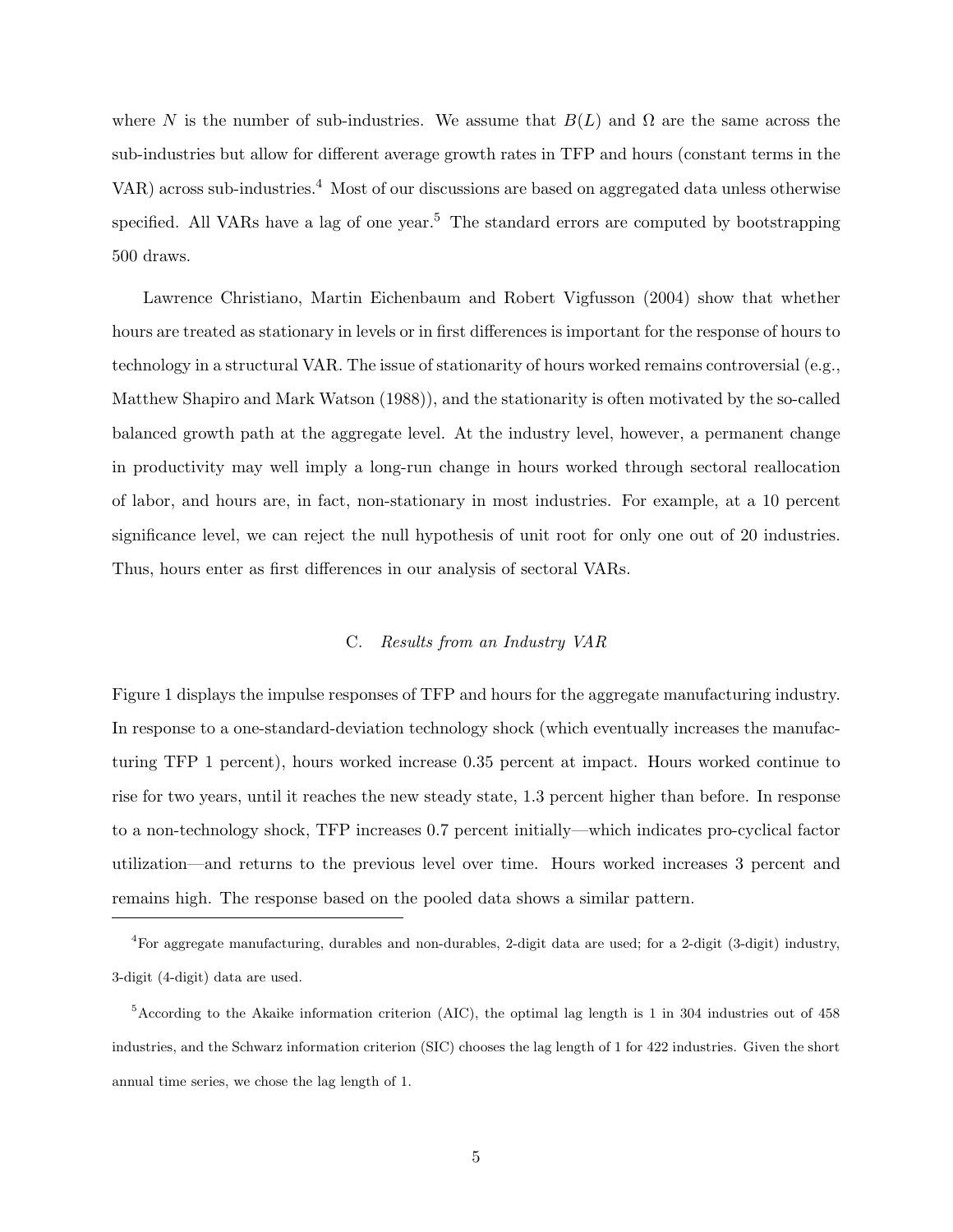Table 1 lists unconditional and conditional correlations between TFP growth and growth of hours worked.<sup>6</sup> Overall, growth rates of TFP and hours worked are strongly positively correlated in aggregate manufacturing: unconditional correlation is 0.64 (with standard error of 0.09). The correlation conditional on technology shocks is 0.60 (0.34): the manufacturing industry employs more workers when the efficiency improves permanently. The conditional correlation on non-technology shocks is also positive and significant, 0.76 (0.06): a temporary increase of TFP is associated with longer hours of work.<sup>7</sup>

The correlation conditional on technology ranges from -0.71 in "Lumber and Wood Products except Furniture" to 0.99 in "Apparels and Other Finished Products." Yet the majority of 2 digit industries show a positive correlation between TFP and hours conditional on technology shocks; 10 industries exhibit 0.5 or higher. Among those statistically significant, eight industries exhibit a positive correlation, whereas only one industry exhibits a statistically significant negative conditional correlation. This pattern is robust across the level of aggregation.

In terms of the short-run response, Table 2 shows the number of industries with a negative or positive contemporaneous response of hours to technology from the bi-variate industry VARs. The numbers in parentheses represent the cases that are statistically significant at 10 percent. Of the 2 digit industry estimates based on the aggregated data, 14 industries show a positive response (four significant) whereas six industries exhibit a negative response (only one is statistically significant). The result is similar when we use the pooled data. There are 14 (eight significant) positive and six (one significant) negative responses. At the 3-digit level, 93 (37 significant) industries show a positive response, and 47 (12 significant) show a negative response. Again, the estimates based on the pooled data provide a similar pattern. Among the full sample of the 458 4-digit industries,

 ${}^{6}$ Following Galí (1999), we compute the conditional correlation on technology based on VAR estimates as follows:

$$
cor(\Delta z_t, \Delta l_t \mid \epsilon^i) = \frac{\sum_{j=0}^{\infty} C_j^{1i} C_j^{2i}}{\sqrt{var(\Delta z_t \mid \epsilon^i) \cdot var(\Delta l_t \mid \epsilon^i)}}
$$

for  $i = z, l$ , where  $var(\Delta z_t | \epsilon^i) = \sum_{j=0}^{\infty} (C_j^{1i})^2$  and  $var(\Delta l_t | \epsilon^i) = \sum_{j=0}^{\infty} (C_j^{2i})^2$ .

<sup>7</sup>Unconditional correlation does not necessarily fall between two conditional correlations because unconditional correlation is not necessarily a weighted average of conditional correlations. A formal proof is available from the authors upon request.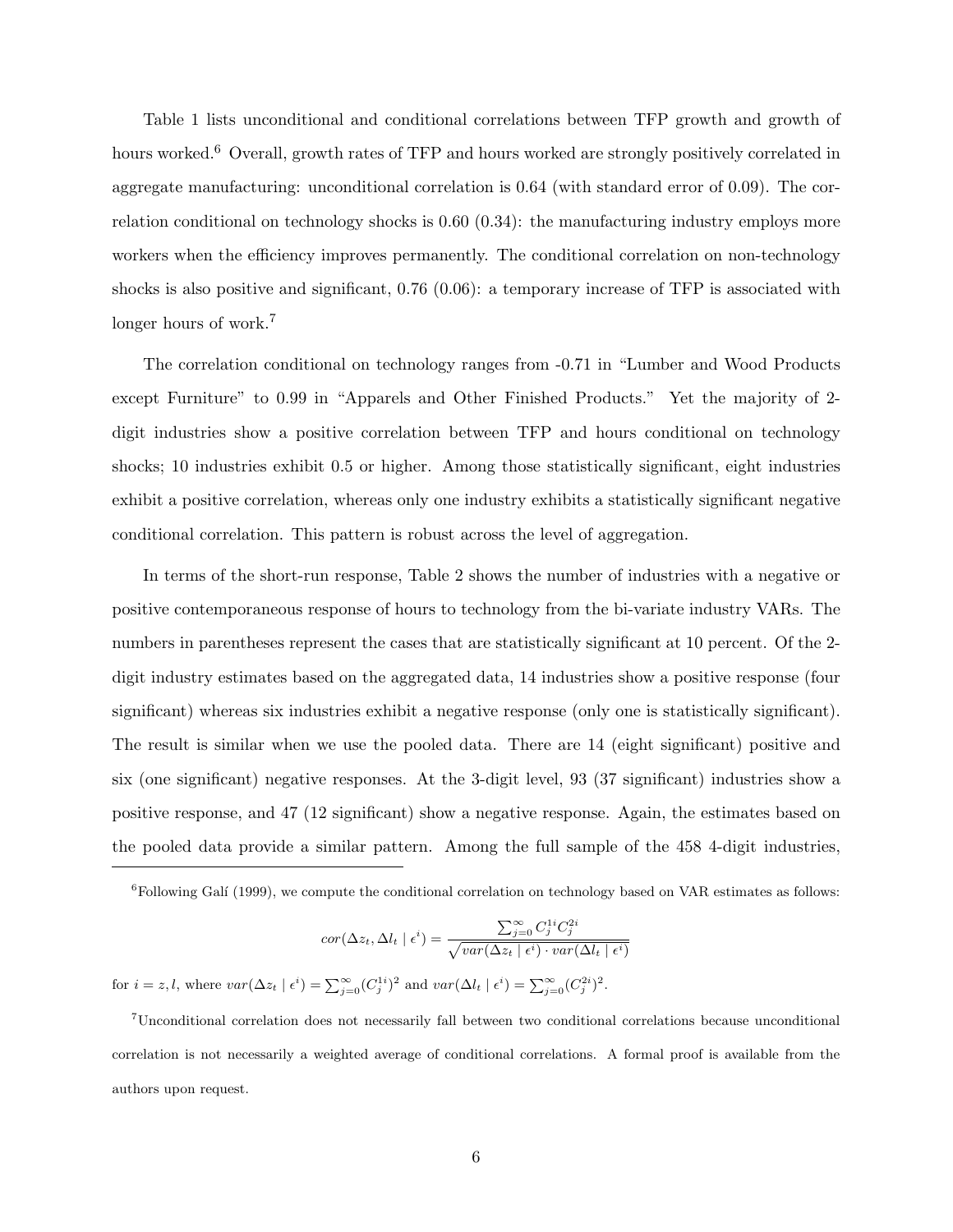320 (133 significant) industries show a positive response, whereas 138 (25 significant) industries show a negative response. Despite considerable heterogeneity across sectors, technology's effect on employment does not appear strongly inconsistent with the conventional view: technological progress increases the demand for labor. Regarding the quantitative importance of technology shocks, for aggregate manufacturing, technology shocks account for 15 percent of the volatility of the three-year forecast variance of hours worked according to a VAR based on the aggregated data. A relatively small contribution of technology is consistent with previous findings from the structural VAR based on aggregate data where technology is identified by the permanent components of productivity (e.g., Olivier Blanchard and Danny Quah (1989)).

#### D. Relation to Sticky Prices

Our analysis of industry VARs reveals a considerable heterogeneity in the response of hours to technology. A negative response is apparently inconsistent with the prediction of the baseline flexible-price model.<sup>8</sup> Motivated by employment's negative short-run response to a permanent labor productivity shock in OECD countries, Gal´ı (1999) proposed a sticky-price model as a mechanism capable of generating a negative impact of technology on employment. Intuitively, when price is fixed, the demand for goods remains unchanged, and firms need less input, including labor, to produce the same amount of output, thanks to the improved efficiency.<sup>9</sup>

We ask whether the industry's response of hours (to technology shocks) is systematically correlated with the stickiness of industry-output prices. We take advantage of the recent study by Bils & Klenow (2004), who compute the average price-change frequency of 350 goods and services from the price quotes collected by the BLS for 1995-1997. For 87 manufacturing industries, we are able

<sup>8</sup>With adjustment costs to investment, an RBC model with flexible prices can exhibit a negative response of hours to technology (e.g., Urban Jermann (1998)).

<sup>&</sup>lt;sup>9</sup>Michael Dotsey (2002) and Jordi Galí, David Lopéz-Salido and Javier Vallés (2003) show that technology's effect on employment also depends on monetary policy: employment can increase even under the sticky price model if the monetary authority strongly accommodates technology shocks.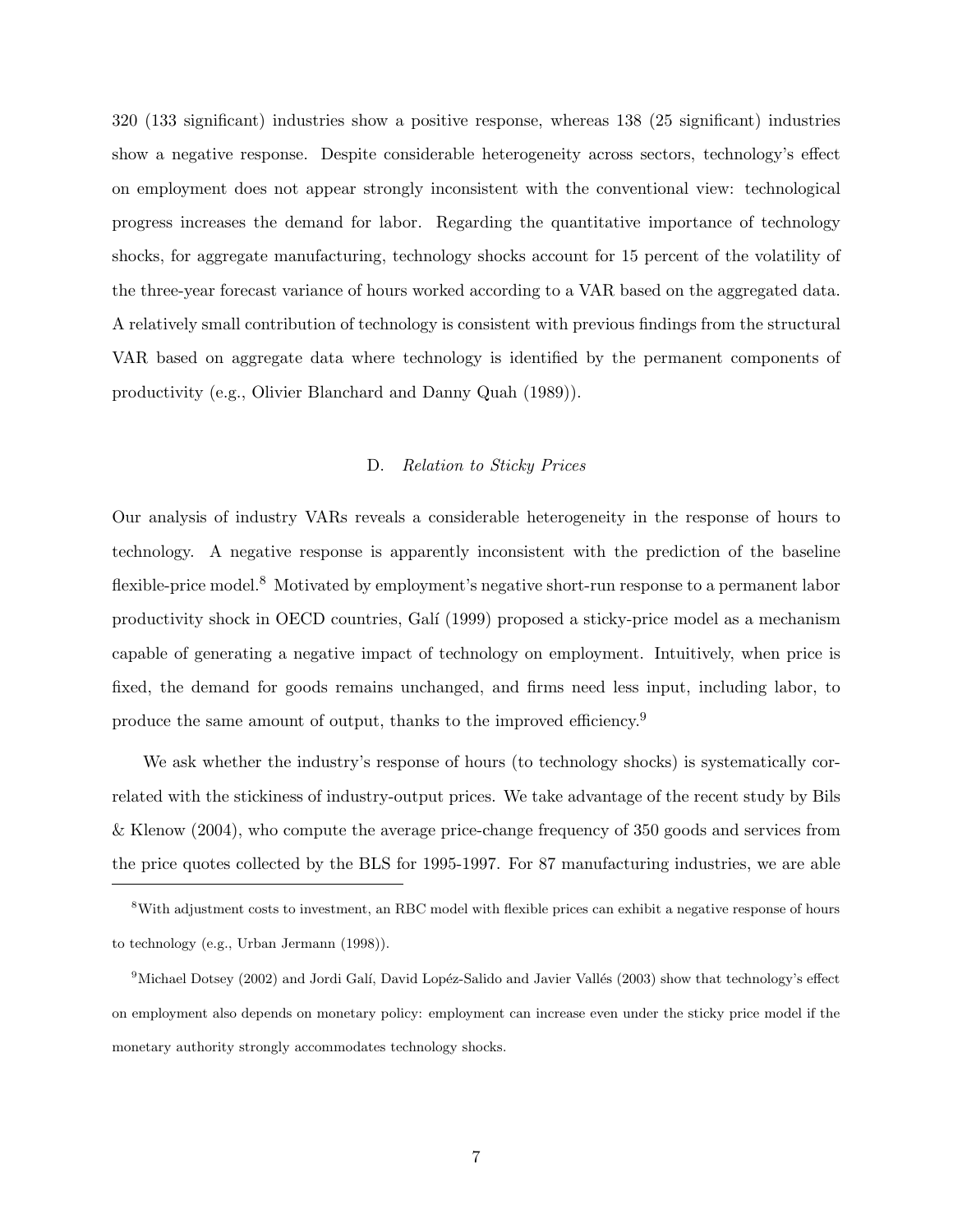to match the SIC code with the entry-level items  $(ELIs).<sup>10</sup>$  In matching the two data sets, each ELI corresponds to a 4-digit SIC industry for 44 goods. For 11 goods, one ELI item corresponds to multiple 4-digit SIC industries. In this case, we aggregate the industries' TFP and hours. For 32 goods, multiple ELIs belong to one 3- or 4-digit SIC industry. In this case, the CPI weights from the BLS are used to calculate the average price-change frequency of the goods. For 87 goods, the average duration during which prices remain fixed (the inverse of average price-change frequency) is 3.4 months.

The left panel of Figure 2 shows the relationship between the short-run response of hours to technology  $(y\text{-axis})$  and average duration of industry-product prices  $(x\text{-axis})$  for 87 manufacturing industries. Since industries may have experienced different degrees of technological change over time, we normalize the technology shocks across industries. We consider a technology shock that increases TFP 1 percent in the long run (instead of the conventional one-standard-deviation shock). Under the sticky-price hypothesis we expect a negative correlation between the short-run response of hours worked and average price duration. No systematic relationship appears; the cross-sectional correlation between the short-run response of hours worked and average duration of prices is -0.01. The right panel of Figure 2 shows the cross-sectional relationship between price stickiness and the short-run response of hours to a permanent labor productivity shock (that increases the labor productivity 1 percent in the long run in a bivariate VAR of labor-productivity growth and hours growth, as in Galí  $(1999)$  and average price duration. Again, we do not find a strong correlation between the response of hours worked and average duration of prices.

Our evidence—a near-zero cross-sectional correlation between the employment response to technology and average price duration—should not necessarily be viewed as evidence against the importance of sticky prices in general.<sup>11</sup> Rather, a low correlation suggests that price stickiness may not be a primary reason why firms employ hours differently in the face of technological progress.

 $10$ To calculate the Consumer Price Index, the BLS collects prices for about 71,000 non-housing goods and services per month. These are collected from around 22,000 outlets across 44 geographic areas. The BLS divides non-housing consumption into roughly 350 categories called "entry-level items" (ELIs).

 $11$ Our analysis has a limited implication because the Bils-Klenow measure covers retail prices, whereas manufacturing output is more closely related to producers' prices.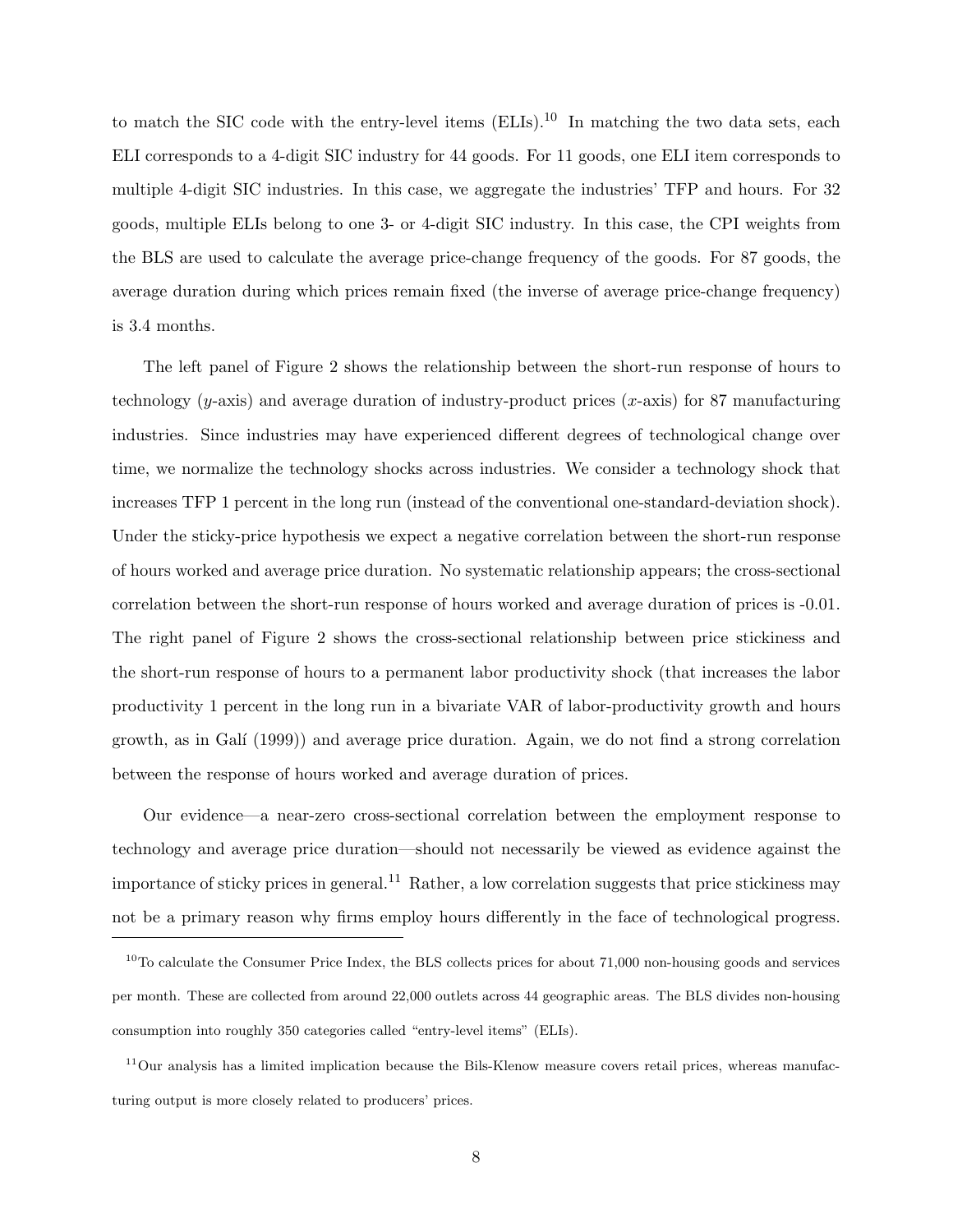Price stickiness should generate contractionary effects of technology shocks only if there are no inventories. If firms carry a non-negligible amount of inventories, production does not have to equal sales. In response to a favorable cost shock, firms can expand output relative to sales and build up inventories for future sales. Mark Bils (1998) finds that average inventory-sales ratios have a positive and significant effect in accounting for the contemporaneous correlation between growth rates of employment and labor productivity in manufacturing. Yongsung Chang, Andreas Hornstein and Pierre-Daniel Sarte (2004) find that, for 98 manufacturing industries, an industry's employment response to technology is strongly correlated with the storability (measured by the average service life) of industry products: an average inventory-sales ratio that is 1 percent larger (owing to the longer average service-life of an industry's product) results in a 0.55-percentage-point larger shortrun response of employment (with a standard deviation of 0.19), while the coefficient on the average price duration of an industry's output has a negative sign but is statistically insignificant.<sup>12</sup>

# III. TFP vs. Labor Productivity

Our results appear at odds with Kiley's, which show that the permanent components of labor productivity and employment are negatively correlated in 15 (out of 17) 2-digit manufacturing industries for 1968:II–1995:IV. When we use labor-productivity growth (instead of TFP) in our bivariate VAR, we also find a strong negative response of hours worked in most industries. In Table 3, at the 2-digit level, 18 (nine significant) industries show a negative response to a permanent increase in labor productivity, whereas only two (zero significant) industries show a positive shortrun response. A similar pattern is found across the level of aggregation and the estimation method.

We argue that TFP is a more natural measure of technology because labor productivity reflects input mix as well as efficiency. Under constant returns to scale, labor-productivity growth  $\Delta(y-l)_t$ 

<sup>12</sup>By contrast, Mikael Carlsson (2003) and Domenico Marchetti and Francesco Nucci (2005) provide evidence supporting the sticky-price hypothesis based on, respectively, Swedish and Italian manufacturing data. Both studies use the method of Basu, Fernald  $&$  Kimball (2005) to correct for the cyclical component in the TFP and find that the negative correlation between hours and the corrected measure of TFP is more pronounced in sectors with stickier prices.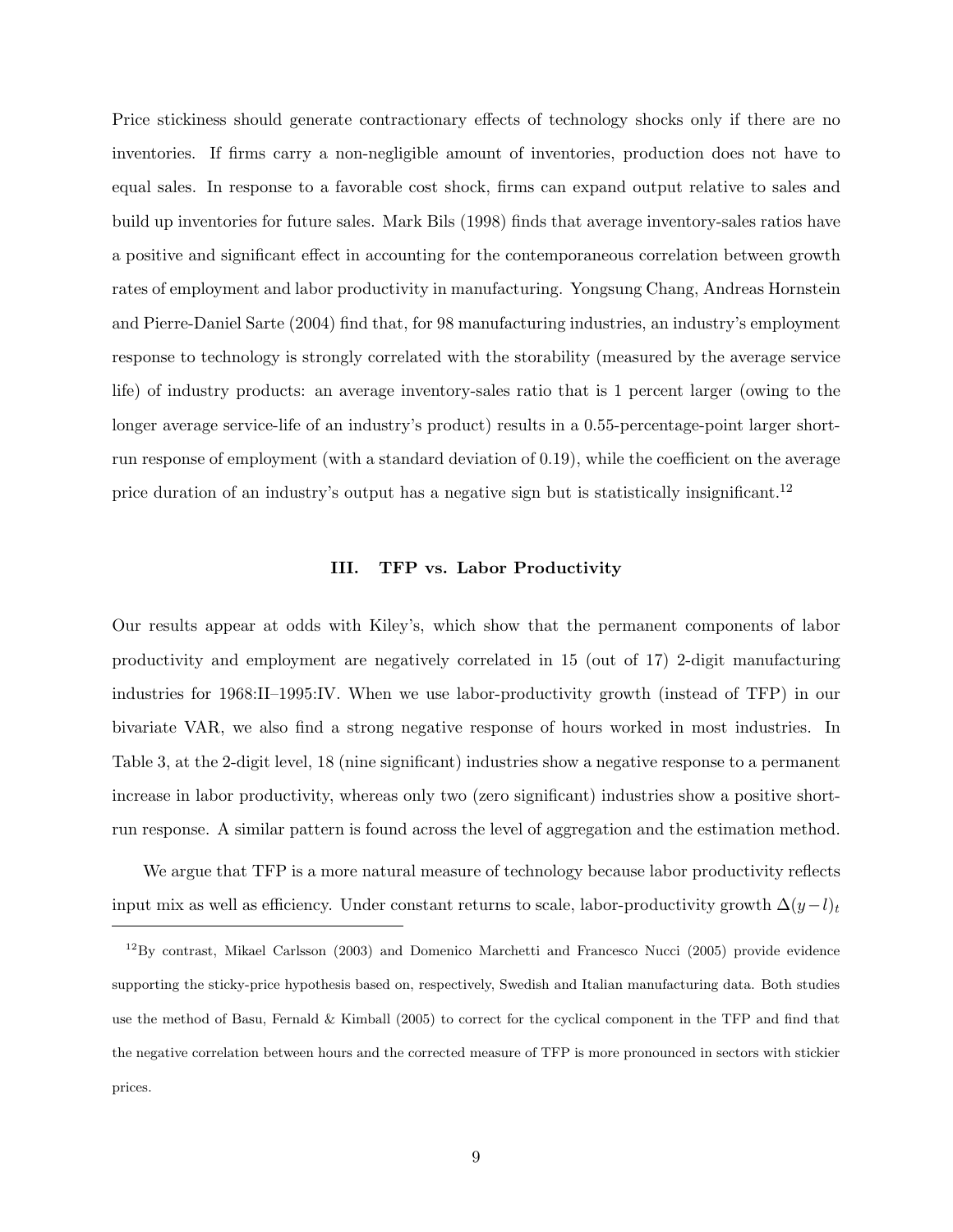can be expressed as TFP growth and input deepening (increase of material-labor and capital-labor ratios):

$$
\Delta(y-l)_t \simeq \Delta z_t + \alpha_{m,t} \Delta(m-l)_t + \alpha_{k,t} \Delta(k-l)_t \tag{4}
$$

where m and k denote the (logs of) material and capital input, respectively, and  $\alpha_{m,t}$  and  $\alpha_{k,t}$ denote output elasticities (measured by revenue shares) of material and capital, respectively. Nontechnology factors, such as changes in relative input prices, affect labor productivity, whereas such changes alone will not affect TFP. Table 4 summarizes the decomposition of the average labor productivity growth based on (4) for 1958-1996. For aggregate manufacturing, the average annual growth rate of labor productivity was 2.71 percent. This growth consists of a 0.9 percent increase due to TFP, a 1.22 percent increase due to an increased material-labor ratio  $(\alpha_m\Delta(m-l))$ , and a 0.46 percent increase due to an increased capital-labor ratio  $(\alpha_k \Delta(k-l))$ . Changes in input mix account for a large share of labor productivity growth across 2-digit industries.

The difference between TFP and labor productivity is dramatic in some industries. Figure 3 shows that, in "Leather and Leather Products," TFP exhibits no apparent trend, whereas labor productivity exhibits a strong trend because of the continuous decline in hours worked over time. For aggregate manufacturing, we cannot reject the null-hypothesis of no co-integration between TFP and labor productivity at a 10 percent significance level. At the 2-digit level, the null hypothesis of no co-integration cannot be rejected for 17 industries at a 10 percent significance level.

If permanent shocks to labor productivity reduce hours, but permanent shocks to TFP do not, then some permanent shocks to inputs must reduce hours in the short run. Consider a bivariate VAR of the growth rate of non-labor input per hour  $(\Delta(n-l)_t)$  and the growth rate of hours worked  $(\Delta l_t): [\Delta (n-l)_t, \Delta l_t]' = C(L)\varepsilon_t$ . The non-labor input growth is the weighted (by their cost shares) sum of material and capital growth. The long-run restriction,  $C^{12}(1) = 0$ , distinguishes between the shocks that increase non-labor input per hour in the long run and those that do not. The first row of Figure 4 shows the responses of  $(n - l)<sub>t</sub>$  and  $l<sub>t</sub>$  to permanent shocks to non-labor input per hour. Hours worked indeed decrease in the short run following a shock that increases non-labor input per hour permanently. A similar bivariate VAR is estimated for the material per hour and hours worked (i.e.,  $[\Delta(m-l)_t, \Delta l_t]' = C(L)\varepsilon_t$ ) as well as for capital per hour and hours worked (i.e.,  $[\Delta(k-l)_t, \Delta l_t]' = C(L)\varepsilon_t$ ). The second row of Figure 4 shows the response of material per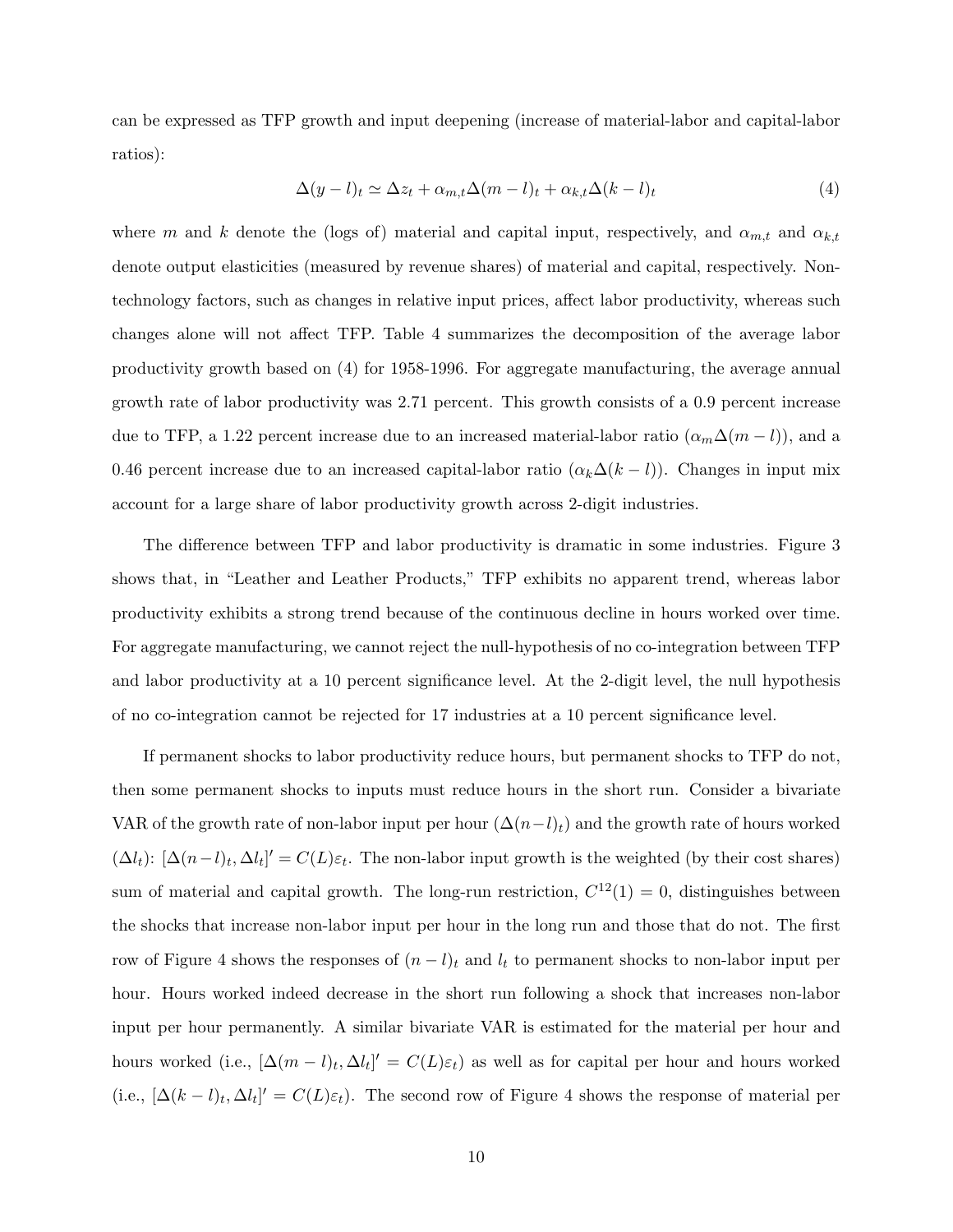hour and hours worked to a shock that increases the material-labor ratio in the long run. Likewise, the third row shows the response of capital per hour and hours worked to a shock that increases the capital-labor ratio in the long run. While both permanent shocks (to the material-labor and capital-labor ratios) reduce hours in the short run, permanent shocks to the material-labor ratio generate a more pronounced negative response of hours worked.

In sum, we find that TFP and labor productivity behave quite differently at the sectoral level in particular, there are shocks that affect labor productivity in the long run that do not involve changes in TFP. While the studies based on aggregate data emphasize the technological progress in the form of improved efficiency, the shift in input mix is also important for understanding labor-productivity growth at the sectoral level. For example, increased outsourcing of intermediate products and business services may account for the substitution of material input for labor in manufacturing. (See Almas Heshmati (2003) for a survey on outsourcing's effect on the measurement of productivity.)

### IV. Some Caveats

We provide some caveats regarding the identification of technology from measured TFP. We are concerned with mismeasurement due to increasing returns to scale, factor utilization, and imperfect competition, as well as potential specification errors in the VAR due to omitted variables.

#### A. Comparison with Basu et al.

Basu et al. (2005) propose a method to correct measured TFP for increasing returns and factor utilization. The key equation to estimate is the sectoral production function:

$$
\Delta y_t = \gamma \Delta x_t + \beta \Delta h_t + \Delta z_t \tag{5}
$$

where  $\Delta x_t = \alpha_m \Delta m_t + \alpha_k \Delta k_t + \alpha_l \Delta (e_t + h_t)$ , and  $\Delta y_t$ ,  $\Delta z_t$ ,  $\Delta e_t$  and  $\Delta h_t$  are growth rates of, respectively, output, technology, employment, and hours per worker. The basic insight of Basu et al. is that increases in observed inputs (hours per worker) can be a proxy for unobserved changes in utilization (capacity utilization and labor effort). Following Basu et al., we estimate the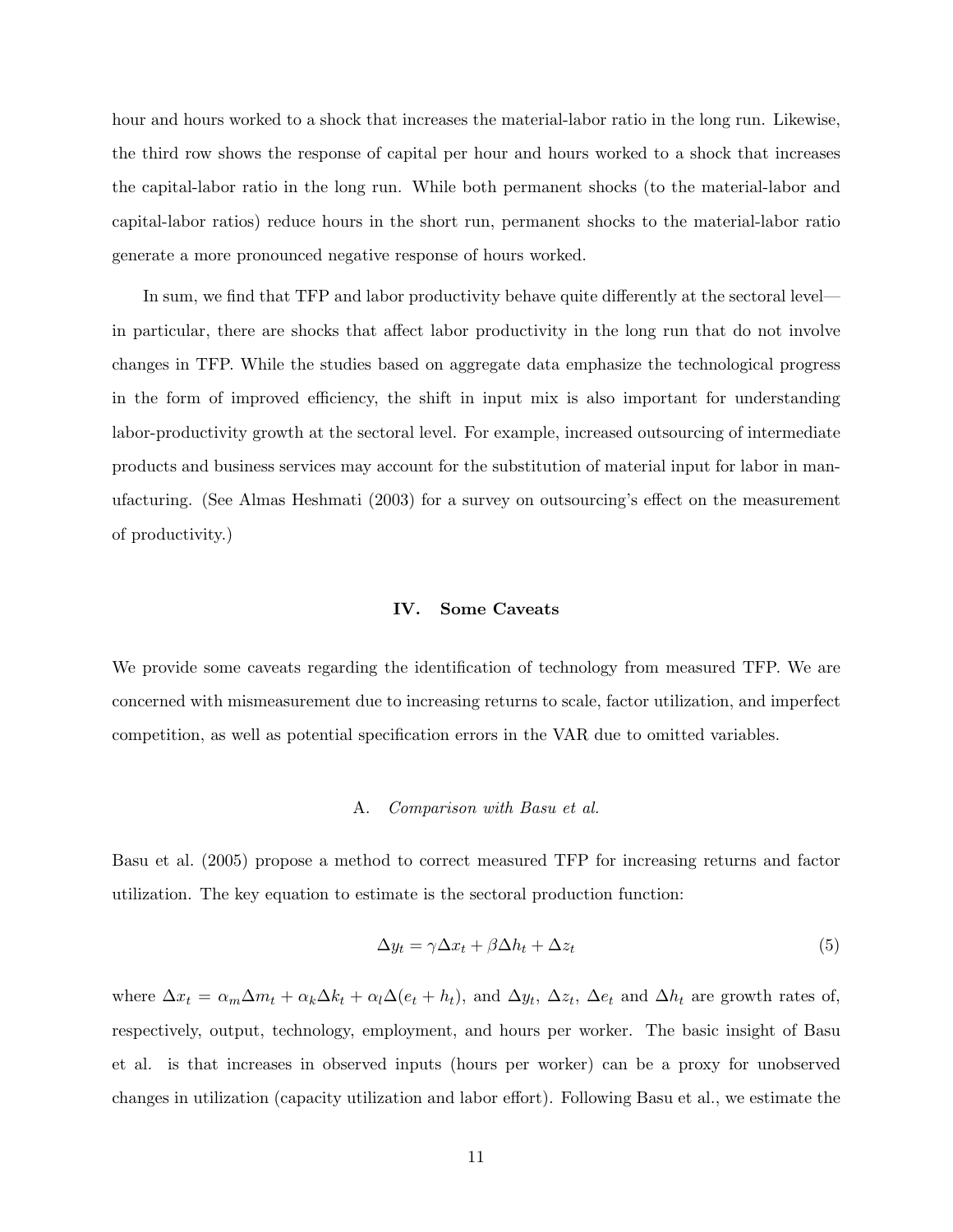system of Equation (5) (separately for durable and non-durable industries) based on 2-digit data using the 3SLS. The coefficient for utilization is restricted to be common across sub-industries. We use the instruments suggested by Basu et al. (2005): the growth rates of oil prices and real military government spending (current and one-period lagged values) and monetary policy shocks (one-period lagged values).<sup>13</sup> According to Table 5 the median estimate for the returns to scale,  $γ$ , is 1.15. The factor utilization parameter,  $β$ , is 0.17 and 0.76 for durables and non-durables, respectively. The estimates are not identical to those in Basu et al. because of the differences in the data set (KLEM in Basu et al. vs. NBER database in ours).<sup>14</sup> The residuals from the estimated production functions are aggregated to obtain the aggregate technology of manufacturing. We call this measure of technology Basu-TFP. We obtain four types of Basu-TFP based on 2- and 4-digit production functions as well as on gross and value-added output.<sup>15</sup>

Given these productivity measures, we estimate a structural VAR of productivity and hours with the same long-run restriction: only technology has a long-run effect on productivity. Figure 5 shows the response of hours from the bivariate VARs with eight different productivity measures: uncorrected TFP (1st row), 2-digit Basu-TFP (2nd row), 4-digit Basu-TFP (3rd row), and labor productivity (4th row), each measure based on gross output (1st column) and value-added output (2nd column). When the TFP is corrected for the returns to scale and factor utilization based on 2-digit production functions, hours worked decreases in a significant and persistent way as in Basu et al. When 4-digit production functions are used, the hours worked still decrease in the short run but not in a significant way.

Table 6 shows the number of industries with a positive or negative short-run response of hours from bivariate VARs of Basu-TFP and hours worked. When TFP is corrected for returns to scale and factor utilization, there are more industries with a negative response of hours in the short run. While Basu et al.'s work is an important contribution that constructs the technology measure from a micro production structure, we interpret the negative impact of technology with caution.

 $13$ We thank John Fernald for providing the instruments used in Basu et al.

<sup>&</sup>lt;sup>14</sup>For example, Basu et al.'s estimates for  $\beta$  are 1.34 and 2.13 for durables and non-durables, respectively.

<sup>&</sup>lt;sup>15</sup>The value-added-based TFP growth is obtained by  $\Delta \tilde{z} = \frac{\Delta z}{1-\alpha_m}$ , where  $\Delta z$  is the gross-output-based TFP, the estimated residual from the gross production function (5).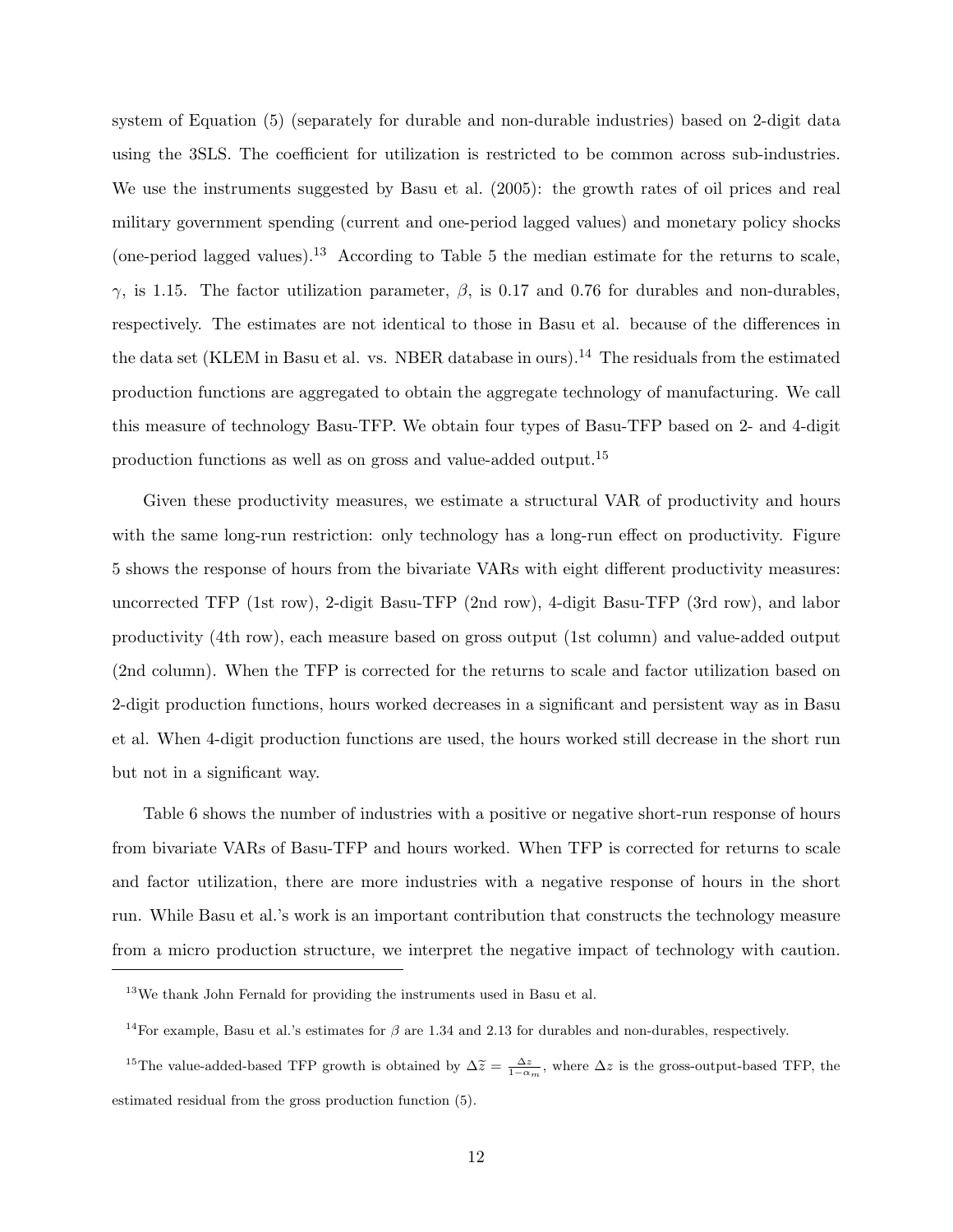First, we found that the estimates of production functions are somewhat sensitive to the choice of instruments (for example, to whether the current values of instruments are included or not.). Second, most explanatory power of the instruments stems from the oil-price changes which tends to be more transitory than a typical business cycle. As Bils (1998) points out, we would expect a greater use of increased factor utilization for more transitory shocks (which may result in a greater degree of correction in TFP). Finally, we note that despite a negative impact in the aggregate, the short-run response of hours from the industry VAR using the Basu-TFP still shows no crosssectional correlation (-0.02) with the Bils-Klenow measure of prices stickiness.

#### B. Markup

When the TFP measure in the database is constructed, the capital share is computed by the residual share  $(\alpha_k = 1 - \alpha_m - \alpha_l)$ . This implicitly assumes that the price-cost markup is 1. If the true markup is greater than 1, input and TFP may be spuriously correlated. When the true markup is  $\mu$ , measured TFP growth (incorrectly assuming a markup of 1) is:

$$
\Delta z_t = \Delta z_t^* + (\mu - 1)[\alpha_m(\Delta m_t - \Delta k_t) + \alpha_l(\Delta l_t - \Delta k_t)]
$$
\n(6)

where  $\Delta z_t^*$  denotes the true TFP growth and  $\alpha$ 's denote revenue shares. Table 7 reports the shortand long-run responses of hours to technology from the bivariate VAR of  $\Delta z_t^*$  and  $\Delta l_t$  assuming, respectively,  $\mu = 1.05$  and  $\mu = 1.1$  in (6).<sup>16</sup> As the markup ratio increases, the response of hours worked tend to decrease in the short run as well as in the long run. In fact, the estimated short-run response of hours decreases to -0.27 (with standard error of 0.78) when the markup is 1.1 and the value-added TFP is used. Nevertheless, given the small profit rates reported in manufacturing over the years (e.g., Basu & Fernald (1997)), the average markup of 1.1 appears high.

#### C. VAR Specification

John Shea's study (as well as ours) estimates the dynamic response of hours to technology from the structural VAR. Shea makes use of direct measures such as R&D and patent applications.

 $16$ We thank Jordi Galí for suggesting this exercise.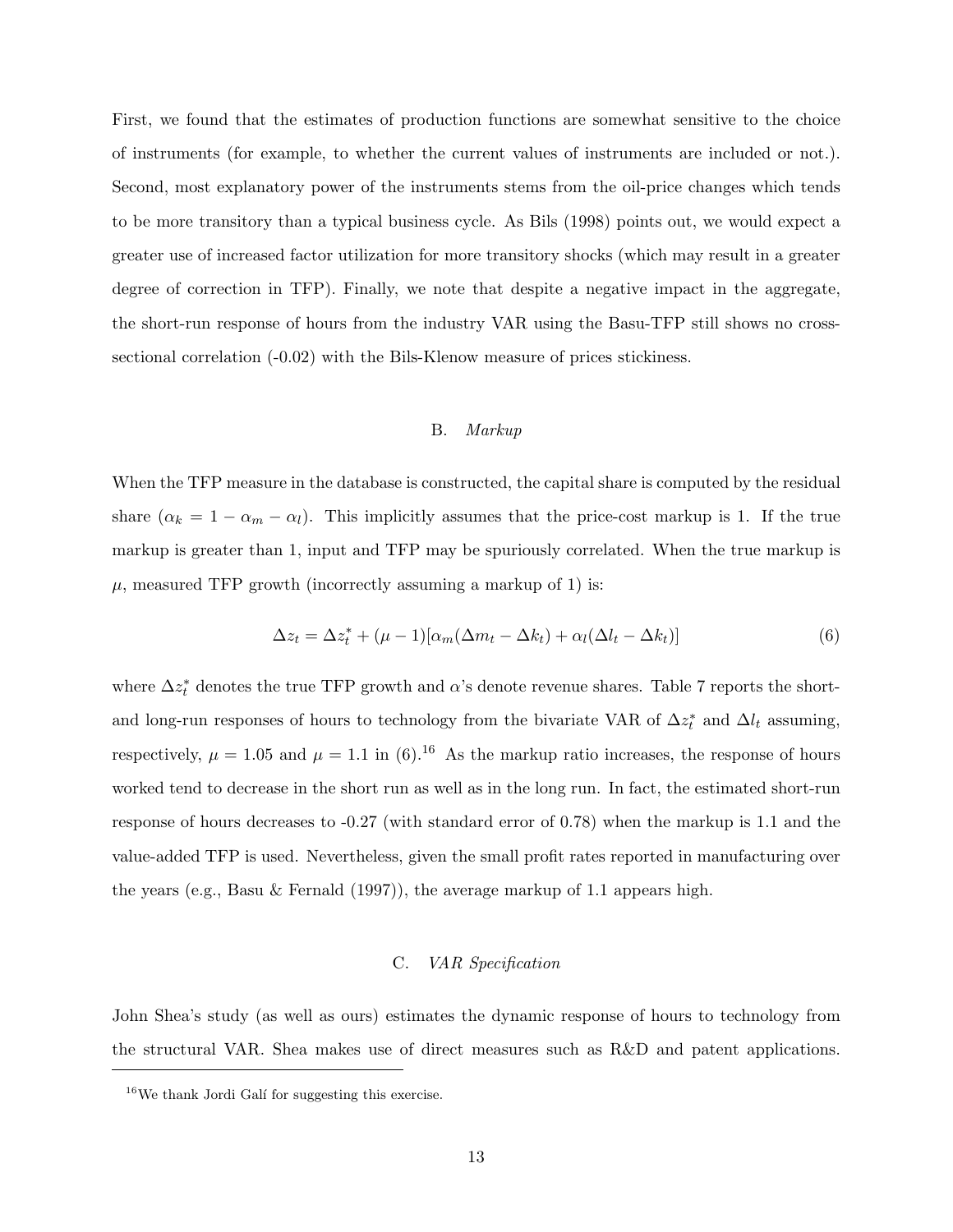Confronted with an identification problem, he imposes a restriction on the contemporaneous effects (whereas we use the long-run restriction).<sup>17</sup> While the identification based on the long-run restriction is widely used and consistent with a large class of macro models, it has shortcomings, too. First, it requires no trend in the intensity of factor utilization.<sup>18</sup> The workweek of production workers has declined persistently over decades. If this trend affected the intensity of labor effort, the long-run movement of TFP may also reflect such changes. Second, recent studies report that an estimated dynamics identified by the long-run restrictions is sensitive to the medium-run movement (Jon Faust and Eric Leeper (1997)) and omitted variables in the VAR (Christopher Erceg and Luca Guerrieri and Christopher Gust (2003)).

To address potential specification errors due to a small scale VAR, we compare the short-run responses of hours from our bivariate VAR to those from the alternative (larger scale) VARs. The first alternative specification we consider includes aggregate TFP. For each 4-digit industry, we estimate a tri-variate VAR of [ $\Delta$ Agg.  $TFP_t$ ,  $\Delta TFP_t$ ,  $\Delta l_t$ ]' =  $C(L)\epsilon_t$  where the innovation vector  $\epsilon_t$  consists of aggregate technology shock, sectoral technology shock, and non-technology shock. We distinguish three fundamental shocks based on a long-run restriction. Neither the sectoral technology shock nor the non-technology shock affects aggregate TFP in the long run:  $C^{12}(1) = C^{13}(1) = 0$ . The non-technology shock does not affect the sectoral TFP in the long run:  $C^{23}(1) = 0$ . We then compute the short-run response of hours to sectoral technology by the contemporaneous effect of the sectoral technology shock on hours worked:  $C_0^{32}$ . The sectoral technology we identify reflects the sectoral technology that has no impact on aggregate TFP in the long run. This restriction may be justifiable at the 4-digit industry level where the sector is too small for a sectoral TFP to affect the level of aggregate TFP in the long run in a significant way. The second alternative specification includes other input variables  $([\Delta TFP_t, \Delta l_t, \Delta k_t, \Delta m_t]' = C(L)\varepsilon_t)$ . The same long-run restriction is used to identify the technology shock of the sector:  $C^{12}(1) = C^{13}(1) = C^{14}(1) = 0$ .

 $18$ This assumption is also required for the Basu et al. method to identify technology from the measured TFP.

 $17$ In Shea, the technology variable is placed last in the VAR. Empirically, innovations to industry output are positively correlated with innovations to R&D and patent applications. Placing technology last highlights an accelerator mechanism running from industry activity to technology—i.e., R&D is encouraged by the output demand, but an instantaneous impact of technology shocks on output is not allowed.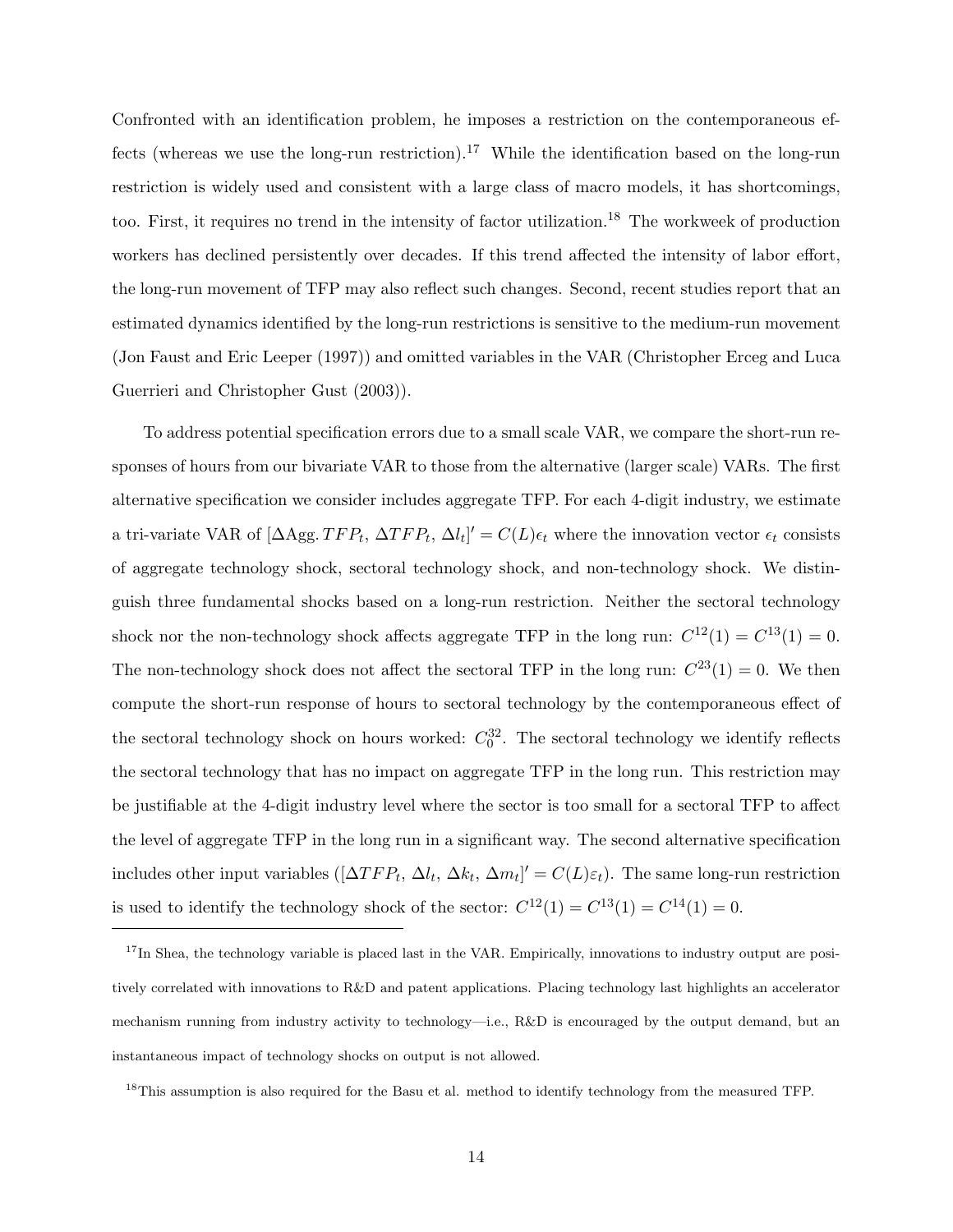The first graph in Figure 6 plots the short-run responses of hours worked from tri-variate VARs against those from our benchmark bi-variate VARs. Inclusion of aggregate TFP has a nonnegligible impact on the estimate of the short-run response of hours to technology. The magnitude of the responses of hours worked increases (in absolute value) overall. This makes sense because the sectoral technology shock has a small (or zero) income effect in labor supply. Yet the ordering and the signs are similar to those from the bivariate sectoral VAR and the cross-sectional correlation between two estimates across 458 4-digit industries is 0.82. The second graph of Figure 6 shows that inclusion of other input variables does not have a very significant effect on the estimates of the short-run response of hours: the cross-sectional correlation between two estimates is 0.85. In sum, our conclusion based on the short-run employment effect of technology from the bi-variate VARs does not seem significantly sensitive to the omission of aggregate TFP or other input variables.

#### D. Aggregate Economy

We showed that there is a tantalizing difference in the response of hours to stochastic trends in TFP and labor productivity in manufacturing. While our analysis focuses on manufacturing industries because the reliable data on capital are available at the detailed disaggregate level, many previous empirical works concern the aggregate economy.<sup>19</sup> In Figure 7 we compare the short-run responses of hours, respectively, to permanent TFP and labor-productivity shocks for the aggregate non-farm business economy. At the aggregate level, the difference is not as striking as that in the disaggregate data. Nevertheless, there is an important difference. According to the bivariate VARs, following a permanent TFP shock, hours worked slightly decreases (statistically not significant) in the short run, gradually increases, and remains high in the long run—a positive but delayed response; however, hours worked declines significantly following a permanent labor-productivity

 $^{19}$ Galí's (1999) empirical work has recently been disputed on the grounds of mis-specifications along two dimensions. Altig, Christiano, Eichenbaum & Linde (2002) argue that Galí's results are subject to omitted variable bias while Christiano, Eichenbaum & Vigfusson (2004) point out that whether hours are treated as stationary or not matters in a structural VAR. V.V. Chari, Patrick Kehoe and Ellen McGrattan (2004) argue that the long-run identification in a structural VAR may not be consistent with the data-generating process of a standard dynamic stochastic general equilibrium model. Yet Francis & Ramey (2002) find evidence in support of Gal´ı.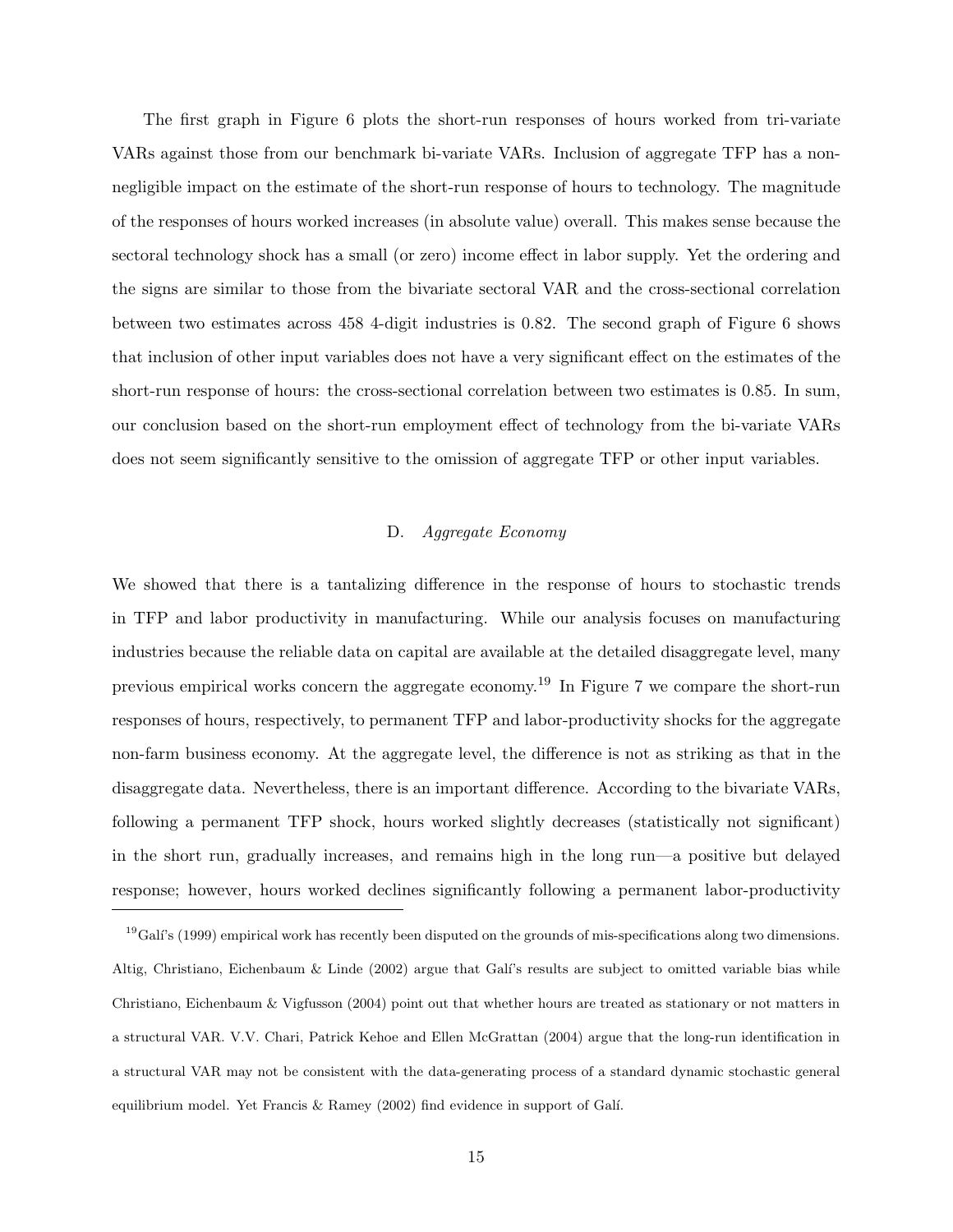shock.

# V. Conclusion

We find that technological improvement raises employment in many U.S. manufacturing industries. This finding substantially differs from those of previous studies based on labor productivity, which found a negative correlation between the permanent component of labor productivity and employment in manufacturing. We argue that TFP is the natural measure for technology because labor productivity reflects the input mix as well as technology. We show that TFP and labor productivity behave quite differently at the sectoral level and that permanent shocks to input mix are indeed associated with the short-run reduction of hours. Using micro data on average price duration, we ask whether the variation in employment's response to a technology shock across industries is correlated with the average duration of industry-output prices. Among 87 manufacturing industries, we do not find strong evidence of this relationship.

Our findings are potentially important because they undercut a growing strand of literature that uses the short-run impact of technology on employment as evidence against flexible-price business cycle models and because some shocks affecting labor productivity in the long run do not necessarily involve changes in the level of TFP. Given the considerable heterogeneity in the employment effect of technology, more research on micro and historic data—such as Michael Gort and Steven Klepper (1982), Zvi Grilliches and Fuden Lichtenberg (1984), Samuel Kortum (1993), Shea (1998), and Basu et al. (2005)—is necessary to better understand what technology shocks are and what they do.

#### References

- Altig, D., Christiano, L., Eichenbaum, M. & Linde, J. (2002). Technology shocks and aggregate fluctuations. Unpublished Manuscript, Northwestern University.
- Bartelsman, E., Becker, R. & Gray, W. (2000). NBER-CES Manufacturing Industry Database, NBER.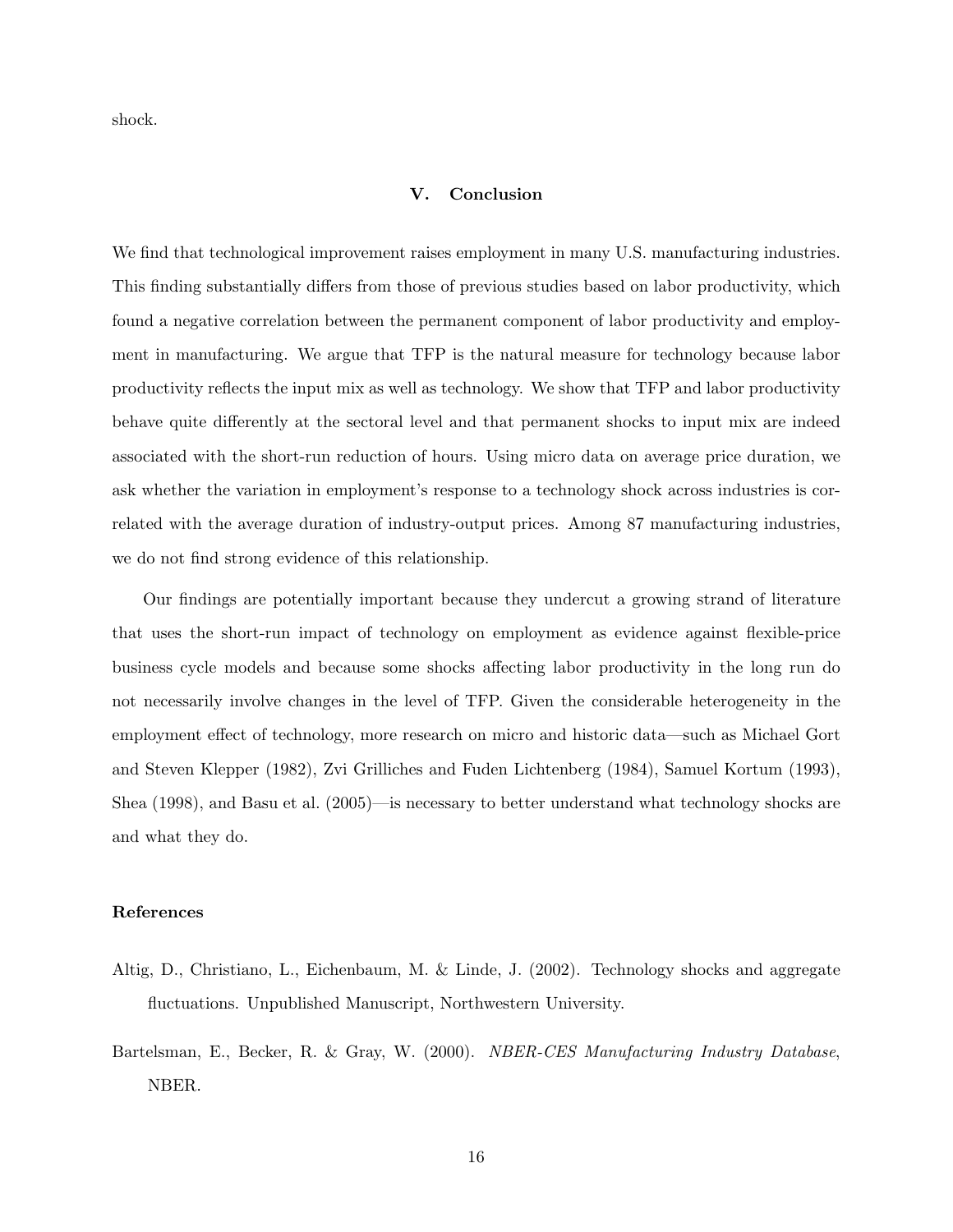- Basu, S. & Fernald, J. (1997). Returns to scale in u.s. production: Estimates and implications, Journal of Political Economy 105(2): 249–283.
- Basu, S., Fernald, J. & Kimball, M. (2005). Are technology improvements contractionary? Forthcoming, American Economic Review.
- Bils, M. (1998). Discussion, in J. C. Fuhrer & S. Schuh (eds), Beyond Shocks: What Causes Business Cycles?, Vol. 42 of Conference Series, Federal Reserve Bank of Boston, pp. 256–263.
- Bils, M. & Klenow, P. (2004). Some evidence on the importance of sticky prices, Journal of Political *Economy* **112**(5): 947–985.
- Blanchard, O. J. & Quah, D. (1989). The dynamic effects of aggregate demand and supply disturbances, American Economic Review 79(1): 1146–1164.
- Burns, A. & Mitchell, W. (1946). Measuring business cycles, National Bureau of Economic Research.
- Burnside, C., Eichenbaum, M. & Rebelo, S. (1995). Capital utilization and returns to scale, in S. Fischer & J. J. Rotemberg (eds), NBER Macroeconomics Annual, Vol. 10, MIT–Press, pp. 67–123.
- Carlsson, M. (2003). Measures of technology and the short-run responses to technology shocks, Scandinavian Journal of Economics **105**(4): 555–579.
- Chang, Y., Hornstein, A. & Sarte, P.-D. (2004). Productivity, employment, and inventory: Smoothing over sticky prices. Unpublished Manuscript, Federal Reserve Bank of Richmond.
- Chari, V., Kehoe, P. & McGrattan, E. (2004). Are structural VARs useful guides for developing business cycle theories? Unpublished Manuscript, Federal Reserve Bank of Minneapolis.
- Christiano, L., Eichenbaum, M. & Vigfusson, R. (2003). What happens after a technology shock? Unpublished Manuscript, Northwestern University.
- Dotsey, M. (2002). Structure from shocks, Federal Reserve Bank of Richmond Economic Quarterly 88(4): 37–47.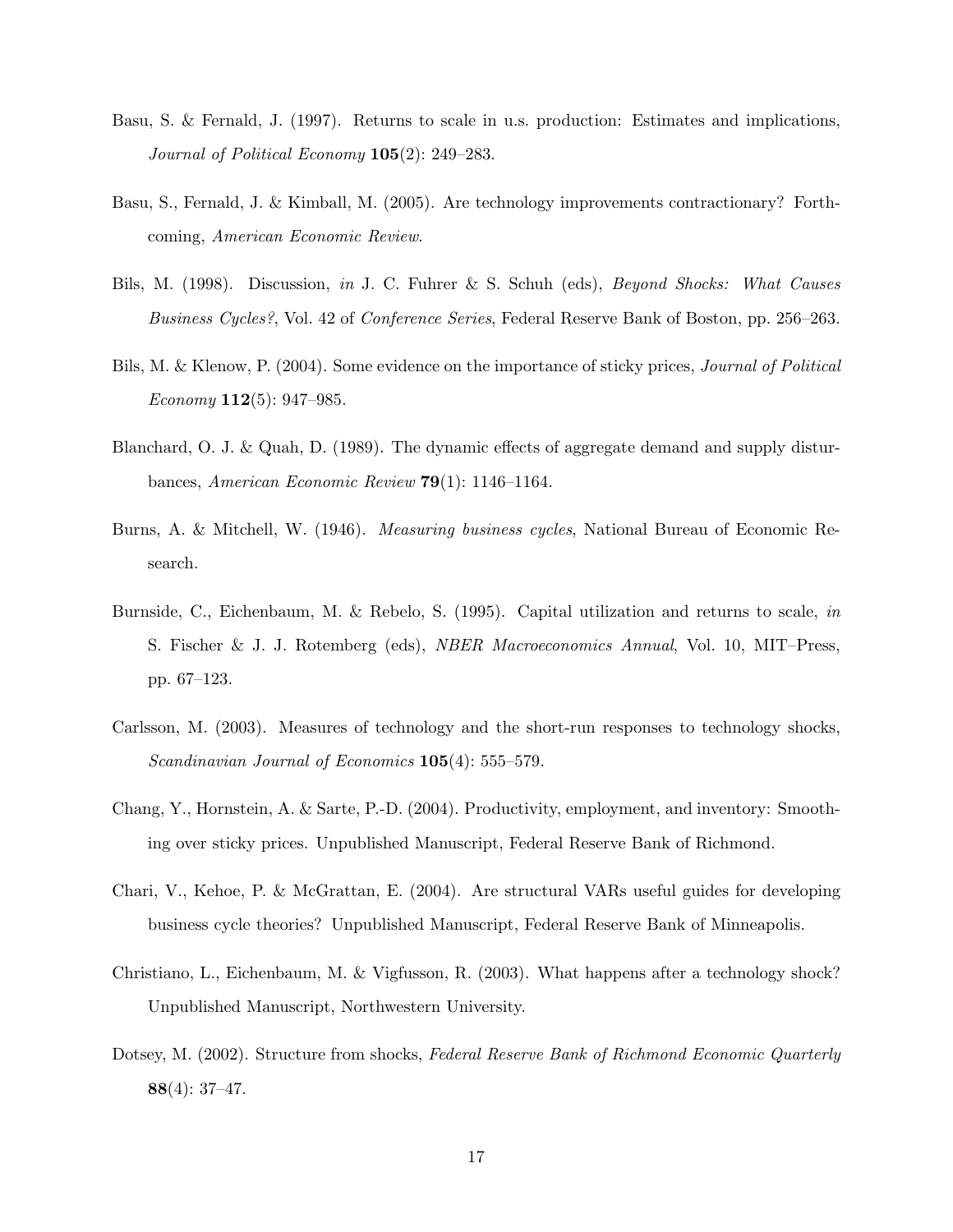- Erceg, C., Guerrieri, L. & Gust, C. (2003). Can long-run restrictions identify technology shocks? Unpublished Manuscript, Board of Governors Federal Reserve System.
- Faust, J. & Leeper, E. (1997). When do long-run identifying restrictions give reliable results?, Journal of Business & Economic Statistics  $15(3)$ : 345-353.
- Francis, N. & Ramey, V. (2002). Is the technology-driven real business cycle hypothesis dead? NBER Working Paper, No. 8726.
- Galí, J. (1999). Technology, employment, and the business cycle: Do technology shocks explain aggregate fluctuations?, American Economic Review 89(1): 249–271.
- Galí, J., Lopéz-Salido, D. & Vallés, J. (2003). Technology shocks and monetary policy: Assessing the fed's performance, *Journal of Monetary Economics*  $50(4)$ : 723–743.
- Gort, M. & Klepper, S. (1982). Time paths in the diffusion of production process, *Economic Journal* 92(367): 630–653.
- Griliches, Z. & Lichtenberg, F. (1984). R&d and productivity growth at the industry level: Is there still a relationship?, in Z. Griliches (ed.),  $R\&D$ , Patents, and Productivity, University of Chicago Press, pp. 466–501.
- Heshmati, A. (2003). Productivity growth, efficiency and outsourcing in manufacturing and services, Journal of Economic Surveys  $17(1)$ : 79-112.
- Jermann, U. (1998). Asset pricing in production economies, *Journal of Monetary Economics* 41(2): 257–275.
- Kiley, M. (1998). Labor productivity in u.s. manufacturing: Does sectoral comovement reflect technology shocks? Unpublished Manuscript, Board of Governors Federal Reserve System.
- Kortum, S. (1993). Equilibrium r&d and patent r&d ratio: Us evidence, American Economic *Review* **83** $(2)$ : 450–457.
- Marchetti, D. & Nucci, F. (2005). Price stickiness and the contractionary effect of technology shocks, European Economic Review 49(5): 1137–1163.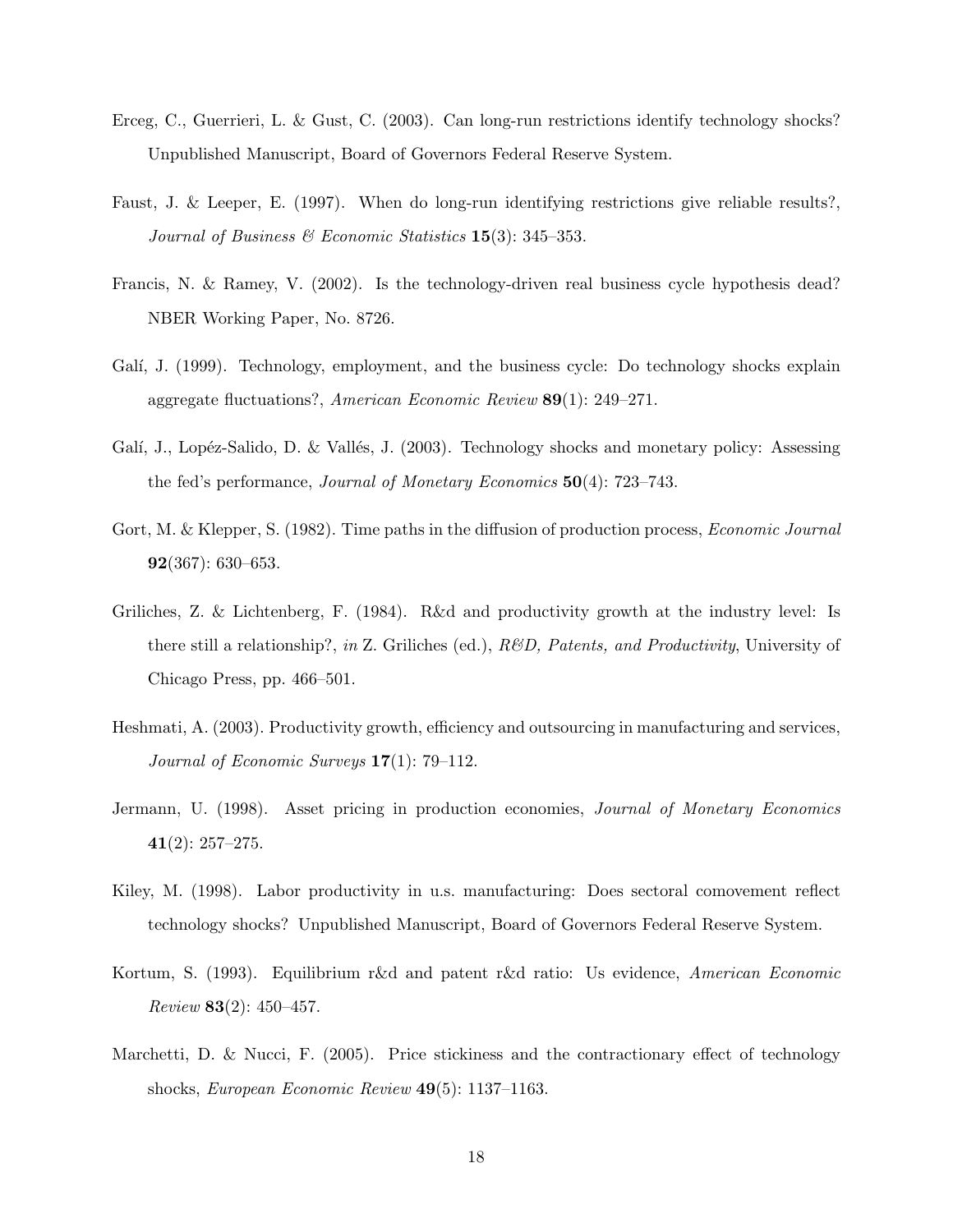- Shapiro, M. & Watson, M. W. (1988). Sources of business cycle fluctuations, in S. Fischer (ed.), NBER Macroeconomics Annual, Vol. 3, MIT–Press, pp. 111–148.
- Shea, J. (1998). What do technology shocks do?, in B. S. Bernanke & J. J. Rotemberg (eds), NBER Macroeconomics Annual, Vol. 13, MIT–Press, pp. 275–310.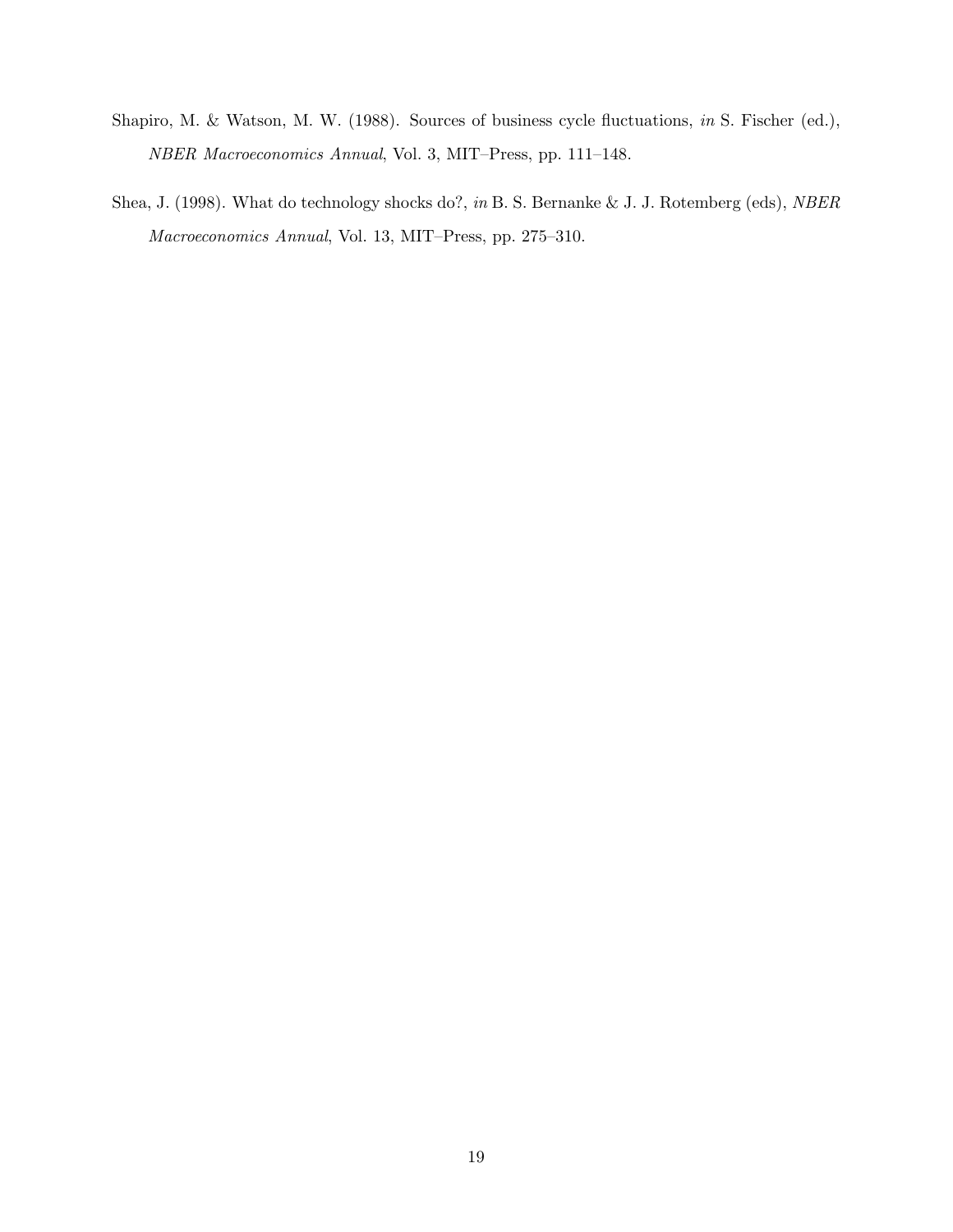| <b>SIC</b>      | Industry                         | $cor(\Delta z, \Delta l)$ | $cor(\Delta z, \Delta l \mid \epsilon^z)$ | $cor(\Delta z, \Delta l \mid \epsilon^l)$ |
|-----------------|----------------------------------|---------------------------|-------------------------------------------|-------------------------------------------|
|                 | <b>Aggregate Manufacturing</b>   | $0.638**$<br>(0.086)      | $0.595*$<br>(0.340)                       | $0.762**$<br>(0.060)                      |
| Nondurables     |                                  | $0.478**$                 | 0.229                                     | $0.801**$                                 |
|                 |                                  | (0.118)                   | (0.564)                                   | (0.113)                                   |
| 20              | Food And Kindred Products        | 0.203                     | 0.446                                     | 0.510                                     |
|                 |                                  | (0.136)                   | (0.503)                                   | (0.498)                                   |
| 21              | Tobacco Products                 | $0.259*$                  | 0.996                                     | 0.759                                     |
|                 |                                  | (0.152)                   | (0.633)                                   | (0.630)                                   |
| 22              | <b>Textile Mill Products</b>     | $0.256**$                 | $0.519*$                                  | $-0.689$                                  |
|                 |                                  | (0.111)                   | (0.288)                                   | (0.690)                                   |
| 23              | Apparel And                      | $0.315**$                 | $0.995**$                                 | $-0.558$                                  |
|                 | Other Finished Products          | (0.149)                   | (0.421)                                   | (0.561)                                   |
| 26              | Paper And Allied Products        | $0.476**$                 | 0.487                                     | $0.755***$                                |
|                 |                                  | (0.198)                   | (0.704)                                   | (0.115)                                   |
| 27              | Printing, Publishing,            | $0.323**$                 | $-0.270$                                  | $0.736**$                                 |
|                 | And Allied Industries            | (0.146)                   | (0.693)                                   | (0.277)                                   |
| ${\bf 28}$      | Chemicals And Allied Products    | $0.207*$                  | $-0.258$                                  | $0.582**$                                 |
|                 |                                  | (0.124)                   | (0.396)                                   | (0.116)                                   |
| $\,29$          | Petroleum Refining               | 0.085                     | $-0.473$                                  | $0.793*$                                  |
|                 | And Related Industries           | (0.155)                   | (0.591)                                   | (0.453)                                   |
| 30              | Rubber And                       | $0.614**$                 | $0.784**$                                 | $0.721**$                                 |
|                 | Miscellaneous Plastics Products  | (0.088)                   | (0.205)                                   | (0.302)                                   |
| $31\,$          | Leather And Leather Products     | 0.054                     | $-0.355$                                  | 0.512                                     |
|                 |                                  | (0.164)                   | (0.602)                                   | (0.406)                                   |
| <b>Durables</b> |                                  | $0.658**$                 | $0.712**$                                 | $0.760**$                                 |
|                 |                                  | (0.078)                   | (0.205)                                   | (0.055)                                   |
| 24              | Lumber And Wood Products,        | $-0.101$                  | $-0.710**$                                | $0.508**$                                 |
|                 | Except Furniture                 | (0.134)                   | (0.221)                                   | (0.180)                                   |
| 25              | Furniture And Fixtures           | $0.748**$                 | $0.848**$                                 | $0.868**$                                 |
|                 |                                  | (0.060)                   | (0.106)                                   | (0.110)                                   |
| $32\,$          | Stone, Clay, Glass,              | $0.675**$                 | $0.745**$                                 | $0.796**$                                 |
|                 | And Concrete Products            | (0.085)                   | (0.224)                                   | (0.054)                                   |
| 33              | Primary Metal Industries         | $0.444**$                 | 0.566                                     | $0.667**$                                 |
|                 |                                  | (0.123)                   | (0.528)                                   | (0.230)                                   |
| 34              | <b>Fabricated Metal Products</b> | $0.675**$                 | $0.863**$                                 | $0.690**$                                 |
|                 |                                  | (0.069)                   | (0.135)                                   | (0.286)                                   |
| $35\,$          | Industrial, Commercial Machinery | $0.528**$                 | $0.399\,$                                 | $0.733**$                                 |
|                 | And Computer Equipment           | (0.113)                   | (0.477)                                   | (0.123)                                   |
| 36              | Electronic Equipment,            | $0.464**$                 | 0.152                                     | $0.863**$                                 |
|                 | Except Computer Equipment        | (0.134)                   | (0.519)                                   | (0.056)                                   |
| 37              | <b>Transportation Equipment</b>  | $0.506**$                 | $0.820**$                                 | $0.658**$                                 |
|                 |                                  | (0.119)                   | (0.401)                                   | (0.311)                                   |
| $38\,$          | Measuring, Analyzing,            | 0.147                     | 0.119                                     | $\,0.549\,$                               |
|                 | And Controlling Instruments      | (0.170)                   | (0.587)                                   | (0.465)                                   |
| $39\,$          | Miscellaneous                    | $0.405**$                 | $0.891**$                                 | $0.565\,$                                 |
|                 | Manufacturing Industries         | (0.126)                   | (0.421)                                   | (0.527)                                   |

Table 1: Unconditional and Conditional Correlations in Manufacturing for 1958–1996

Note: The numbers in parenthesis are standard errors. Those with double asterisks are statistically significant at 5 percent.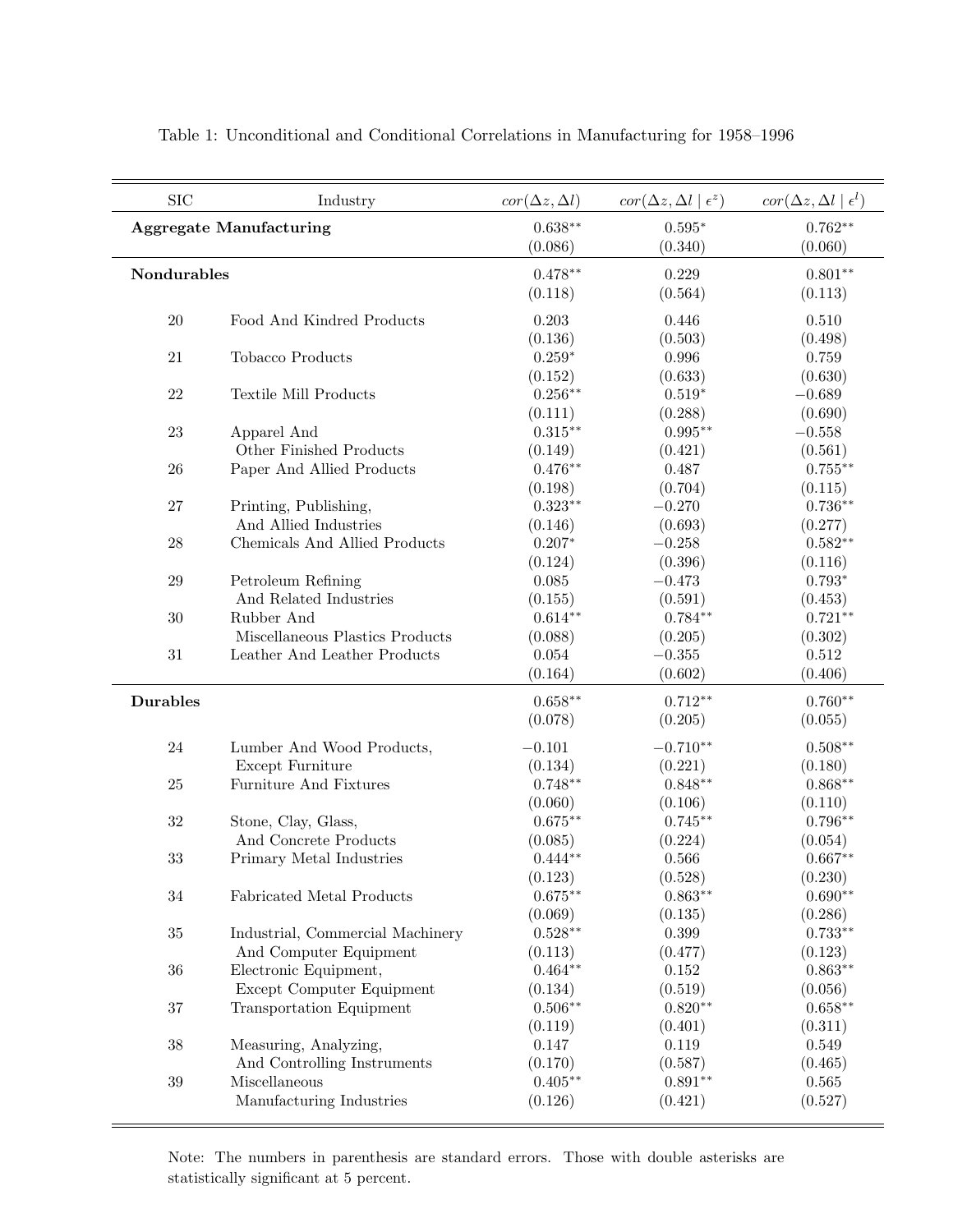|            |                      | Number of Industries |                 |  |
|------------|----------------------|----------------------|-----------------|--|
| Data.      |                      | Positive             | Negative        |  |
| $2$ -digit | aggregated<br>pooled | 14(4)<br>14(8)       | 6(1)<br>6(1)    |  |
| 3-digit    | aggregated<br>pooled | 93 (37)<br>107(47)   | 47(12)<br>33(5) |  |
| 4-digit    |                      | 320 (133)            | 138(25)         |  |

Table 2: Short-Run Response of Hours to TFP shock

Note: The number of industries with a positive or negative short-run response of hours to a technology shock from industry VARs. Those in parenthesis are the number of industries whose estimates are statistically significant at 10 percent.

|            |                      | Number of Industries |                 |  |
|------------|----------------------|----------------------|-----------------|--|
| Data.      |                      | Positive             | Negative        |  |
| $2$ -digit | aggregated<br>pooled | 2(0)<br>2(1)         | 18(9)<br>18(15) |  |
| 3-digit    | aggregated           | 25(6)                | 115(60)         |  |
|            | pooled               | 17(2)                | 123(72)         |  |
| 4-digit    |                      | 107(17)              | 351 (174)       |  |

Table 3: Short-Run Response of Hours to Labor Productivity Shock

See Note in Table 2.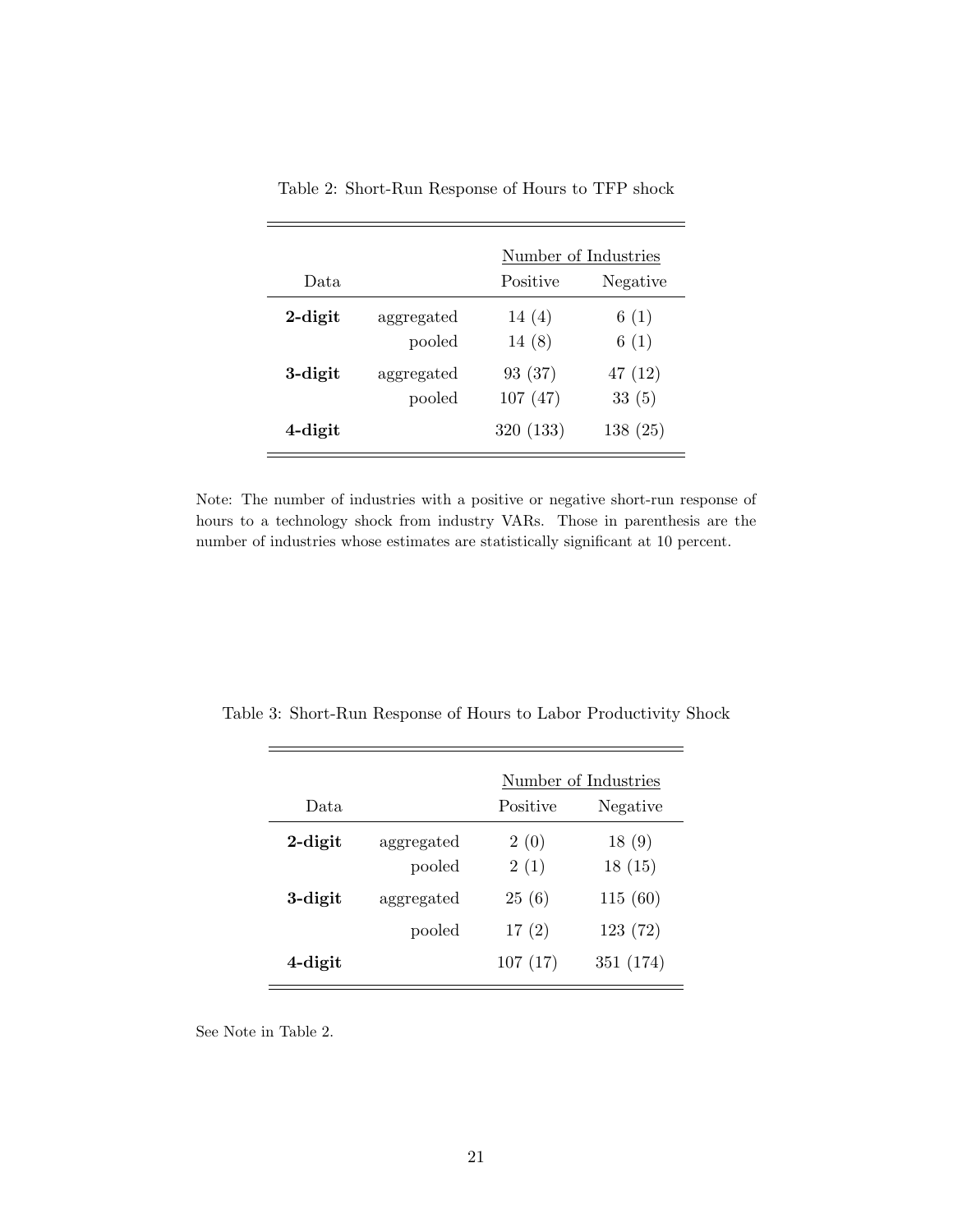|                    | $\Delta(y-l)$ | $\Delta TFP$ | $\alpha_m \Delta(m-l) \qquad \alpha_k \Delta(k-l)$ |      |
|--------------------|---------------|--------------|----------------------------------------------------|------|
| Manufacturing      | 2.71          | 0.90         | 1.22                                               | 0.46 |
| <b>Nondurables</b> | 2.34          | 0.55         | 1.17                                               | 0.57 |
| 20:                | 2.32          | 0.45         | 1.34                                               | 0.45 |
| 21:                | 3.00          | $-1.05$      | 0.92                                               | 2.64 |
| 22:                | 3.31          | 1.16         | 1.94                                               | 0.36 |
| 23:                | 2.51          | 0.72         | 1.18                                               | 0.67 |
| 26:                | 2.42          | 0.49         | 1.18                                               | 0.72 |
| 27:                | 1.01          | $-0.07$      | 0.43                                               | 0.57 |
| $28:$              | 3.11          | $\rm 0.92$   | 1.19                                               | 0.83 |
| $29:$              | 2.88          | 0.44         | 2.17                                               | 0.26 |
| 30:                | 2.42          | 1.38         | 0.83                                               | 0.36 |
| 31:                | 1.95          | 0.11         | 1.12                                               | 0.78 |
| <b>Durables</b>    | 3.00          | 1.20         | 1.28                                               | 0.38 |
| 24:                | 1.71          | 0.46         | 1.09                                               | 0.14 |
| 25:                | 1.64          | 0.33         | 0.82                                               | 0.41 |
| 32:                | 1.88          | 0.80         | 0.72                                               | 0.30 |
| 33:                | 1.84          | 0.54         | 1.19                                               | 0.14 |
| 34:                | 1.51          | 0.60         | 0.62                                               | 0.42 |
| 35:                | 3.71          | 2.07         | 1.64                                               | 0.60 |
| 36:                | 5.70          | 2.92         | 1.61                                               | 0.92 |
| 37:                | 2.85          | 0.80         | 1.92                                               | 0.37 |
| 38:                | 3.46          | 0.93         | 1.23                                               | 1.21 |
| $39:$              | 2.12          | 0.66         | 0.90                                               | 0.59 |

Table 4: Decomposition of Labor Productivity Growth

Note: The long-run decomposition is based on Equation (4).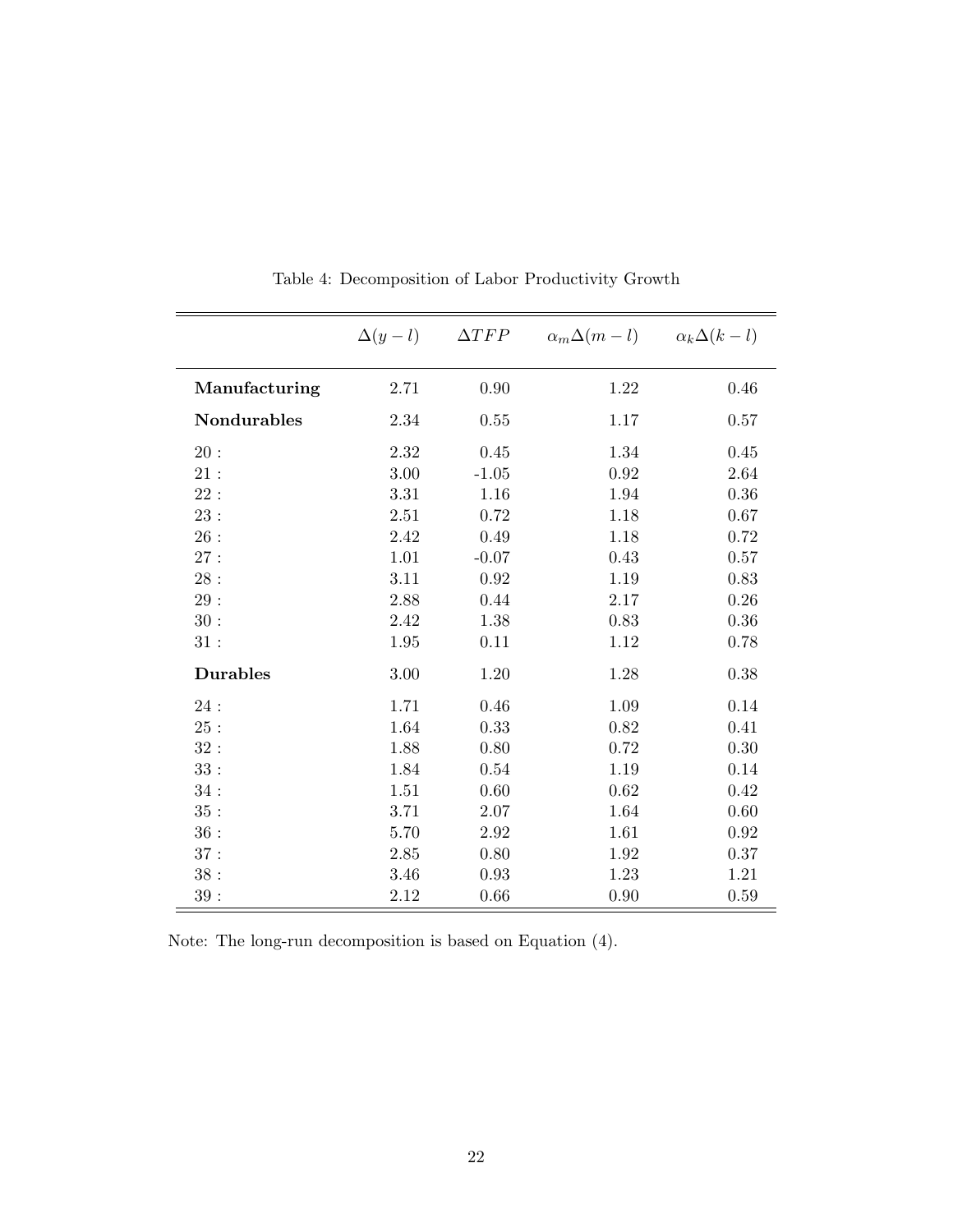|                               | Returns to Scale( $\gamma$ ) |                           |            |  |
|-------------------------------|------------------------------|---------------------------|------------|--|
| Durables                      | Non-Durables                 |                           |            |  |
| Lumber, Wood Products (24)    | 0.92(0.11)                   | Food $(20)$               | 0.38(0.41) |  |
| Furniture $(25)$              | 1.18(0.08)                   | Tobacco $(21)$            | 1.08(0.96) |  |
| Stone, Clay, Glass (32)       | 1.36(0.07)                   | Textile Mill $(22)$       | 0.86(0.16) |  |
| Primary Metal (33)            | 1.29(0.09)                   | Apparel $(23)$            | 1.24(0.16) |  |
| Fabricated Metal (34)         | 1.29(0.09)                   | Paper Products (26)       | 1.48(0.21) |  |
| Non-Electronic $(35)$         | 1.67(0.15)                   | Printing, Publishing (27) | 1.49(0.26) |  |
| Electronic Equipment (36)     | 1.53(0.21)                   | Chemicals $(28)$          | 1.52(0.22) |  |
| Transportation Equipment (37) | 1.12(0.07)                   | Petroleum Refining (29)   | 0.53(0.14) |  |
| Measuring, Analyzing (38)     | 0.97(0.09)                   | Rubber, Plastics (30)     | 1.15(0.08) |  |
| Miscellaneous $(39)$          | 1.41(0.18)                   | Leather $(31)$            | 0.39(0.40) |  |
| Utilization( $\beta$ )        |                              |                           |            |  |
| Durables                      |                              | Non-Durables              |            |  |
| 0.17(0.25)                    |                              | 0.76(0.37)                |            |  |

Table 5: Parameter Estimates based on Basu et al. Method

Note: The estimates are based on 3SLS (separately for durables and non-durables).

|            |                      | Number of Industries |                    |  |
|------------|----------------------|----------------------|--------------------|--|
| Data       |                      | Positive             | Negative           |  |
| $2$ -digit | aggregated<br>pooled | 4(0)<br>7(2)         | 16(5)<br>13(7)     |  |
| 3-digit    | aggregated<br>pooled | 38(12)<br>43(13)     | 102(32)<br>97 (34) |  |
| 4-digit    |                      | 161(43)              | 297(100)           |  |

Table 6: Short-Run Response of Hours to Basu-TFP Shock

See Note in Table 2.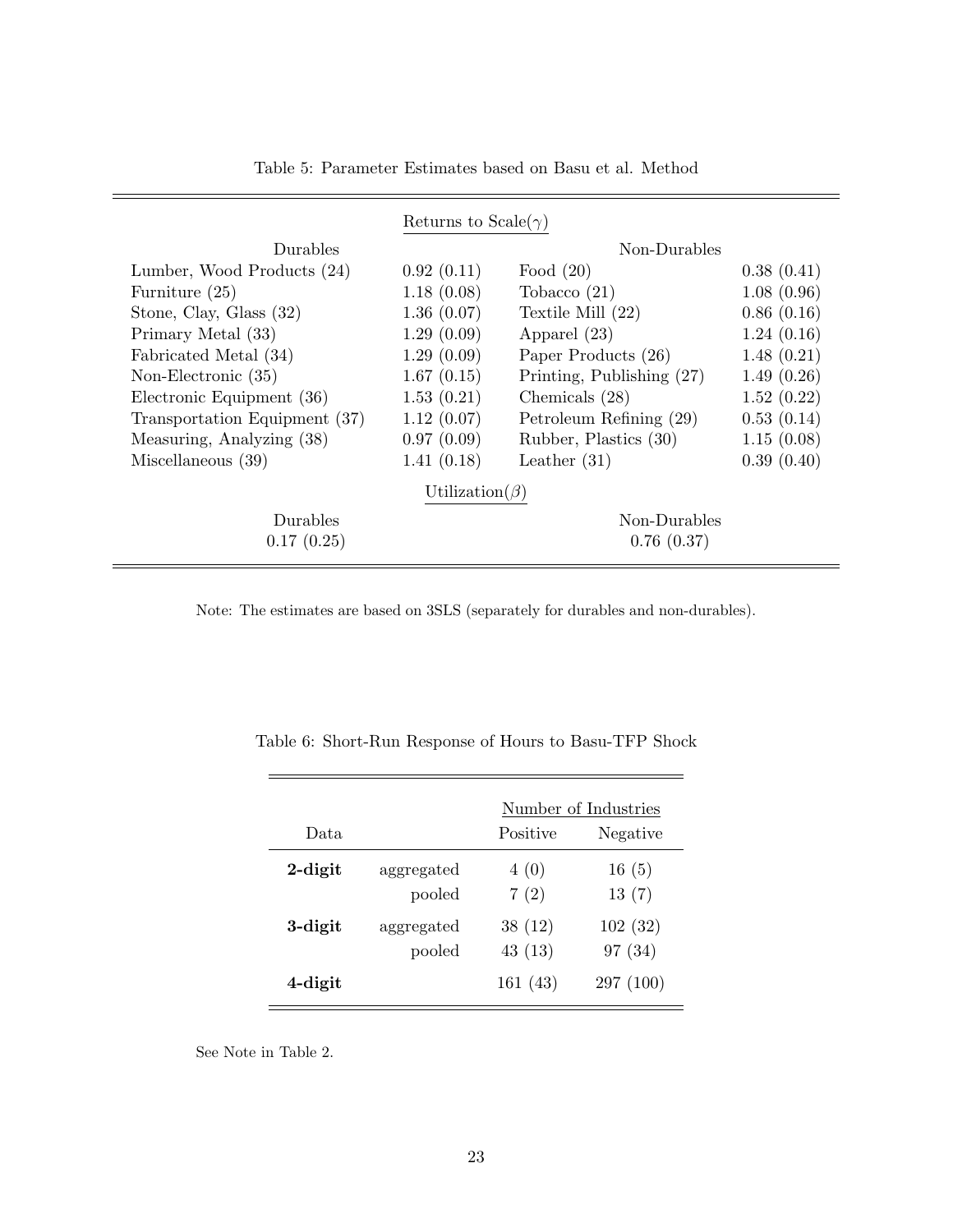| Productivity   | Gross Output |          | Value Added |          |
|----------------|--------------|----------|-------------|----------|
| Measure        | Short Run    | Long Run | Short Run   | Long Run |
| <b>TFP</b>     | 0.35         | $1.35*$  | 0.49        | $1.52**$ |
| $(\mu = 1)$    | (0.73)       | (0.69)   | (0.75)      | (0.73)   |
| <b>TFP</b>     | 0.25         | 1.25     | 0.28        | 1.27     |
| $(\mu = 1.05)$ | (0.74)       | (0.77)   | (0.77)      | (0.79)   |
| <b>TFP</b>     | 0.09         | 1.09     | $-0.26$     | 0.38     |
| $(\mu = 1.1)$  | (0.73)       | (0.77)   | (0.78)      | (0.96)   |
| Labor          | $-1.77**$    | 0.53     | $-1.58***$  | 0.83     |
| Productivity   | (0.47)       | (0.72)   | (0.54)      | (0.71)   |

Table 7: Imperfect Competition

Note: The numbers represent the short-run and long-run responses of hours (in percent) to a permanent TFP or labor productivity shock. Those in parenthesis are standard errors. The aggregate economy reflects the non-farm business sector.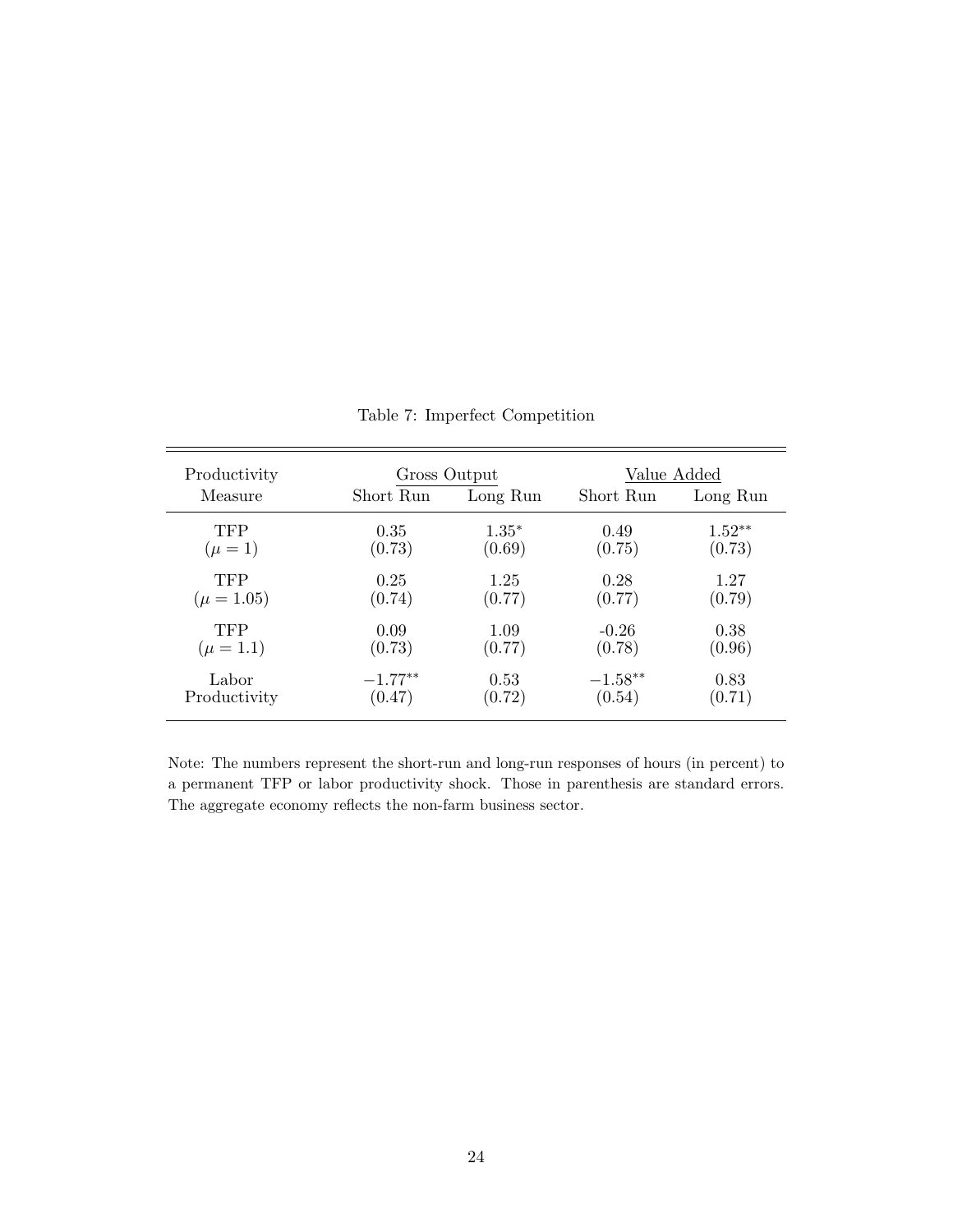

Figure 1: Impulse Responses of TFP and Hours – Aggregate Manufacturing

Note: The shaded area represents the 90-percent confidence intervals based on bootstrapping 500 draws.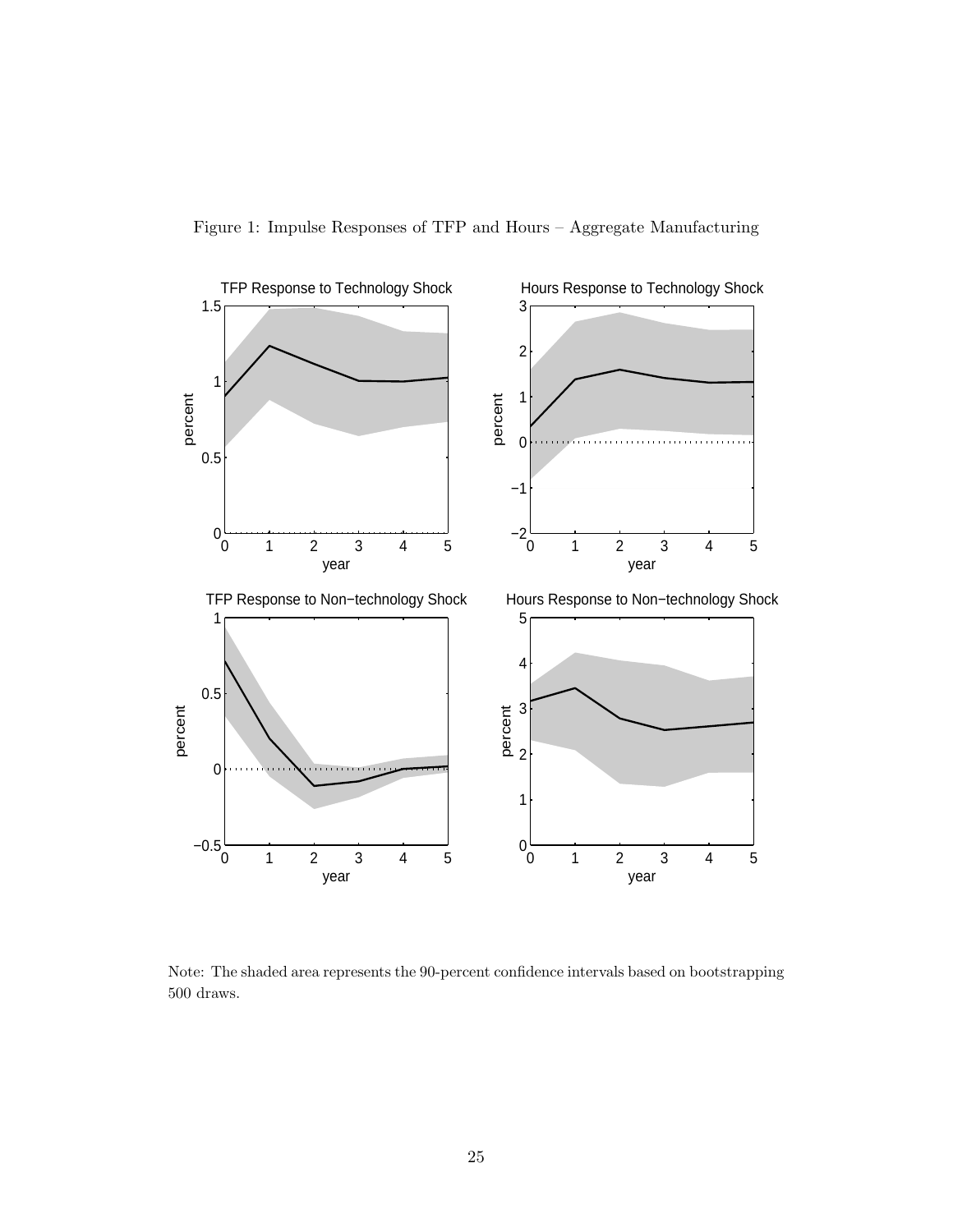

Figure 2: Price Duration and Hours Response to Technology Shock

Note: The x-axis is the  $(\log of)$  average monthly duration of industry output prices. The y-axis is the short-run response of hours to a shock that increases industry TFP (or labor productivity in the right panel) by one percent in the long run.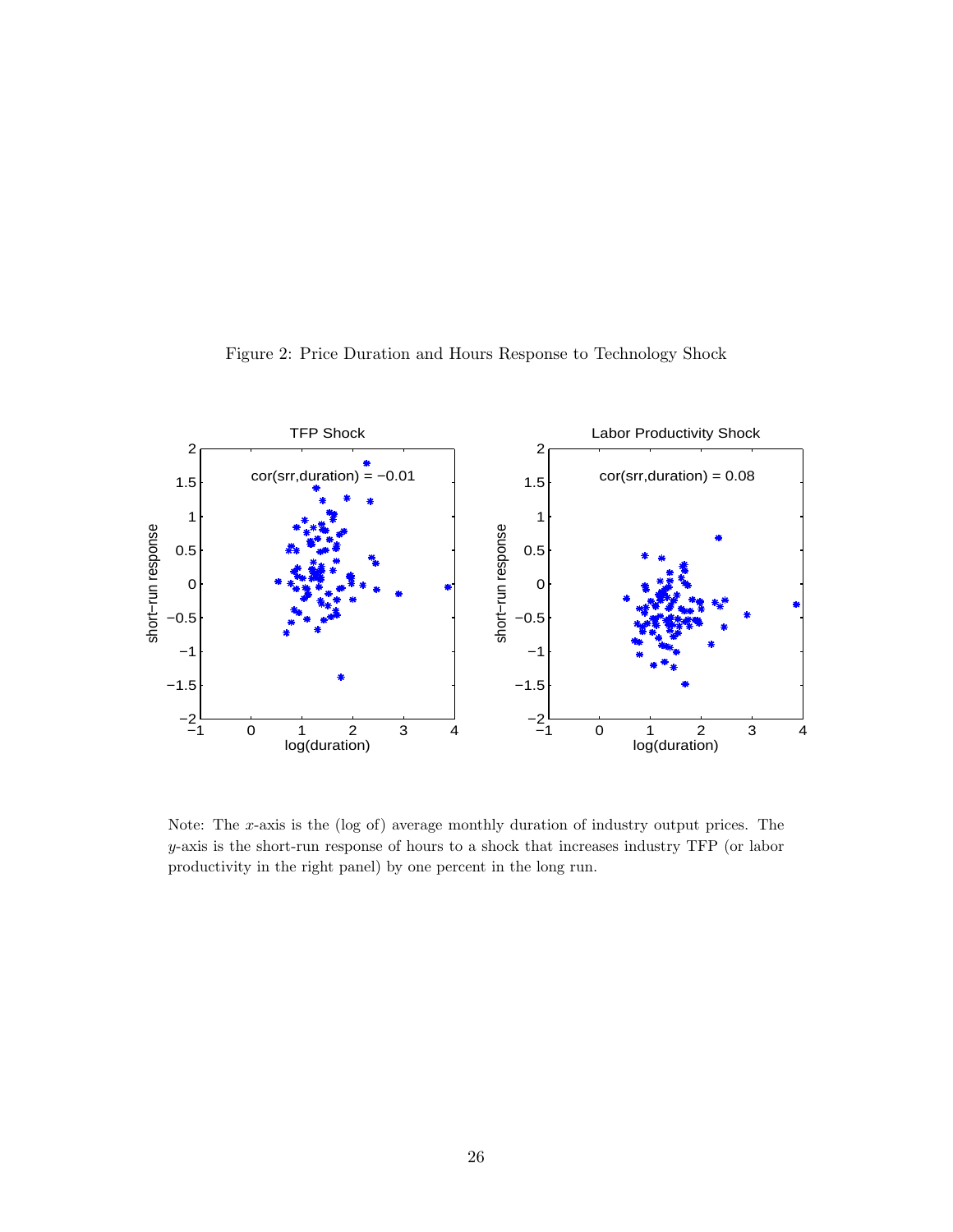Figure 3: TFP, Labor Productivity, and Hours – Leather and Leather Products



Note: All variables are relative to the 1958 value. Labor productivity is value added divided by total hours worked.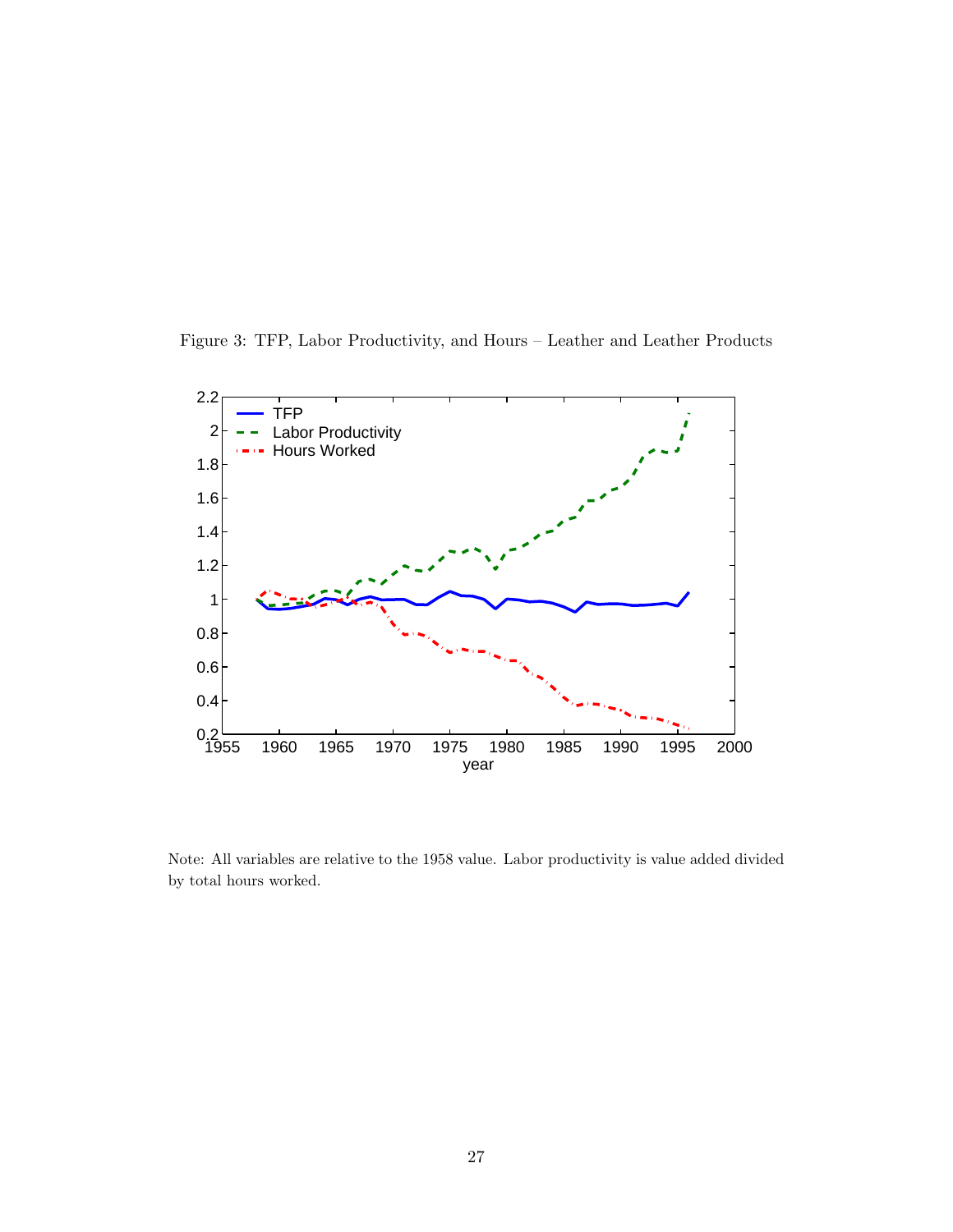

Figure 4: Response of Hours to Input Mix Shocks

Note: The first row represents the responses of non-labor input per hour  $(n - l)$  and hours (l), respectively, to a one-standard-deviation permanent shock to non-labor input per hour. The second row represents the responses of material per hour  $(m-l)$  and hours, respectively, to a one-standard-deviation permanent shock to material per hour. The third row represents the responses of capital per hour  $(k-l)$  and hours, respectively, to a one-standard-deviation permanent shock to capital per hour.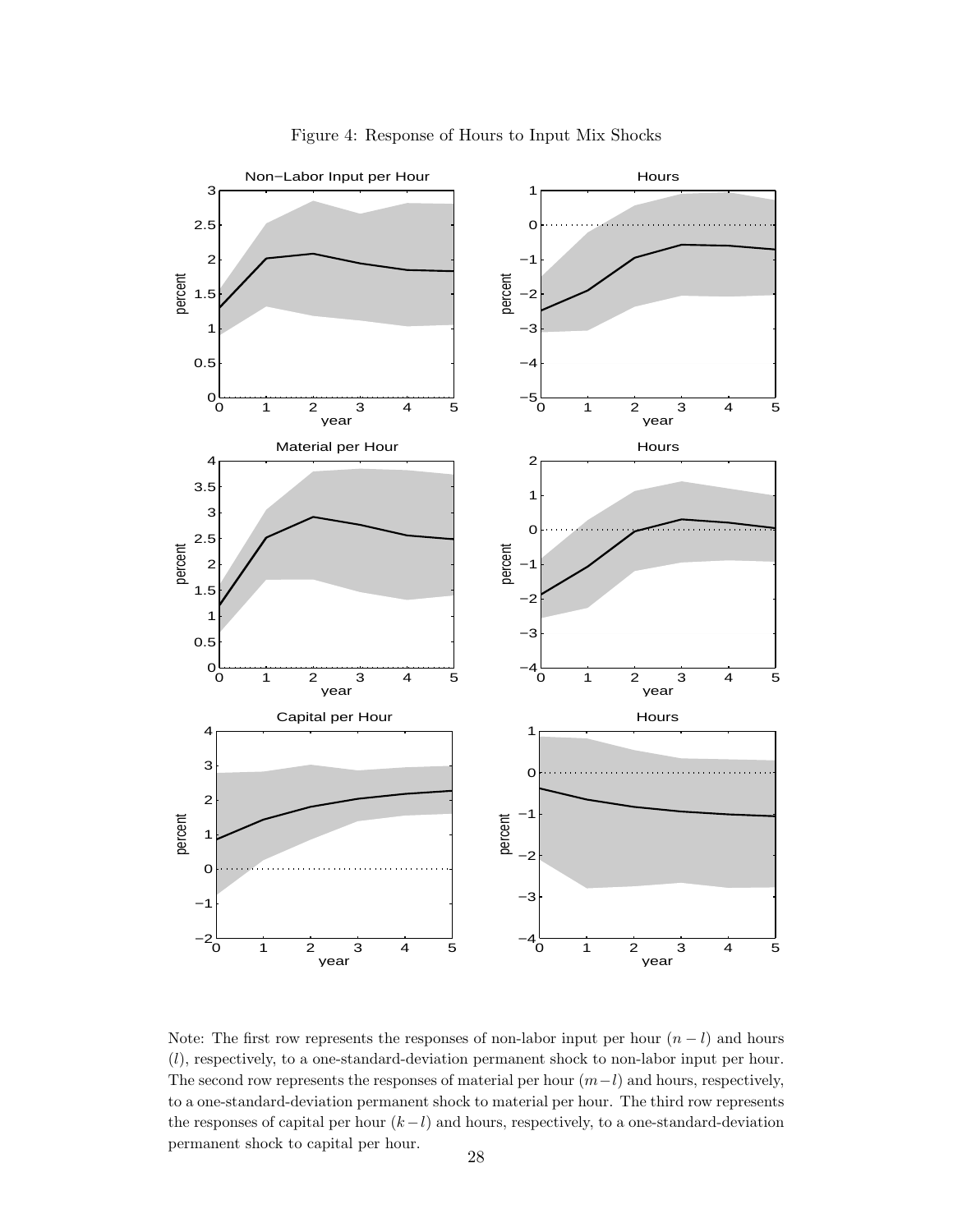

Figure 5: Hours Response to Various Measures of Productivity

Note: The figures in the left column use productivity measures based on gross output. Those in the right column use productivity measures based on value-added output. The first row shows the hours responses when TFP is used. The second row shows the responses when the Basu-corrected TFP is aggregated from the 2-digit industry production functions. The third row shows the responses when the Basu-corrected TFP is aggregated from the 4-digit industry production functions. The last row shows the responses when labor productivity is used.  $29$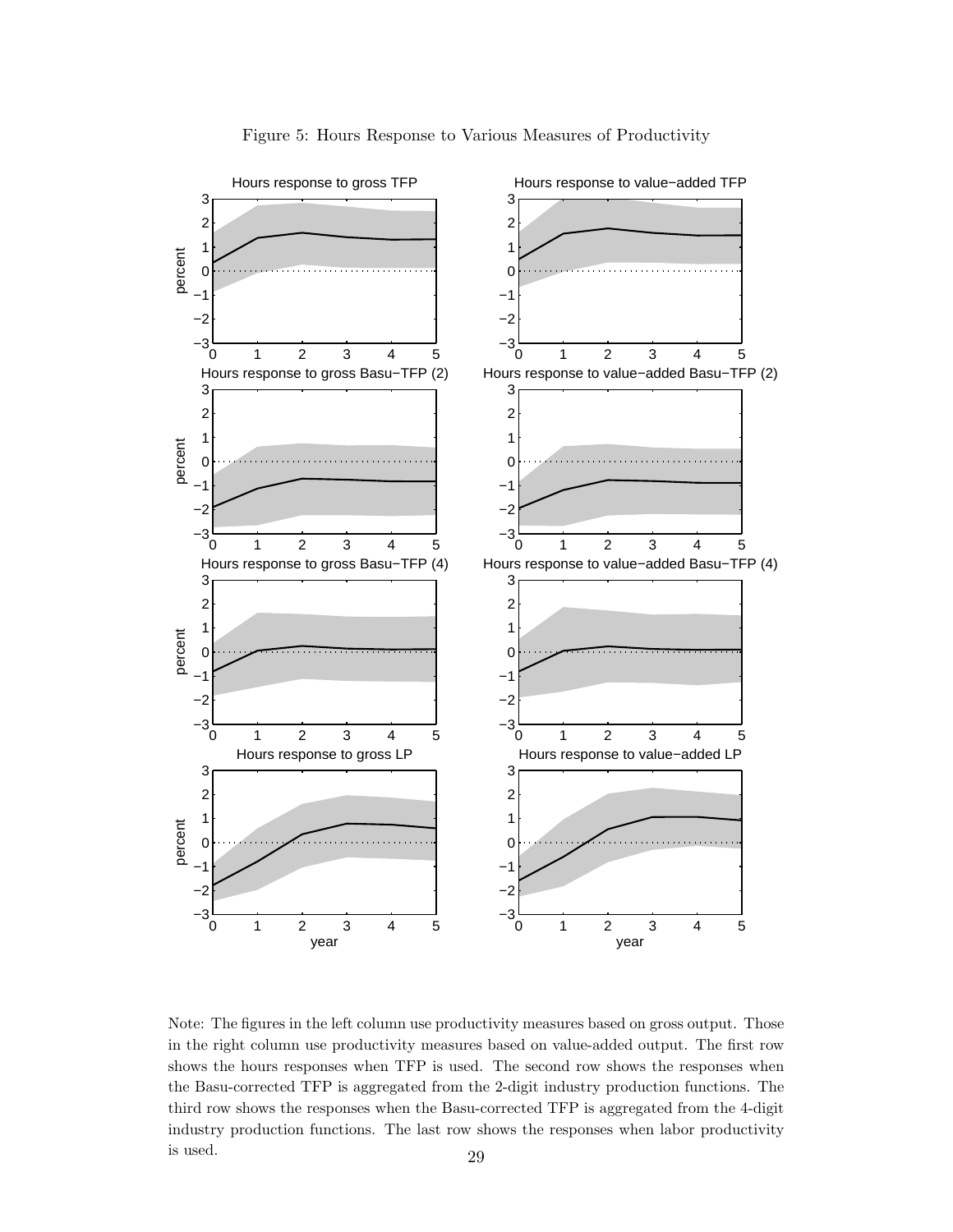

Figure 6: Robustness to a VAR Specification

Note: x-axis: short-run responses of hours to permanent TFP shocks from the 4-digit bivariate VARs. y-axis: short-run responses of hours to industry TFP shocks from trivariate VARs where the third variable is aggregate TFP growth (top graph) and those from the 4-variate VARs where the 3rd and 4th variables are material and capital input growth (bottom graph).